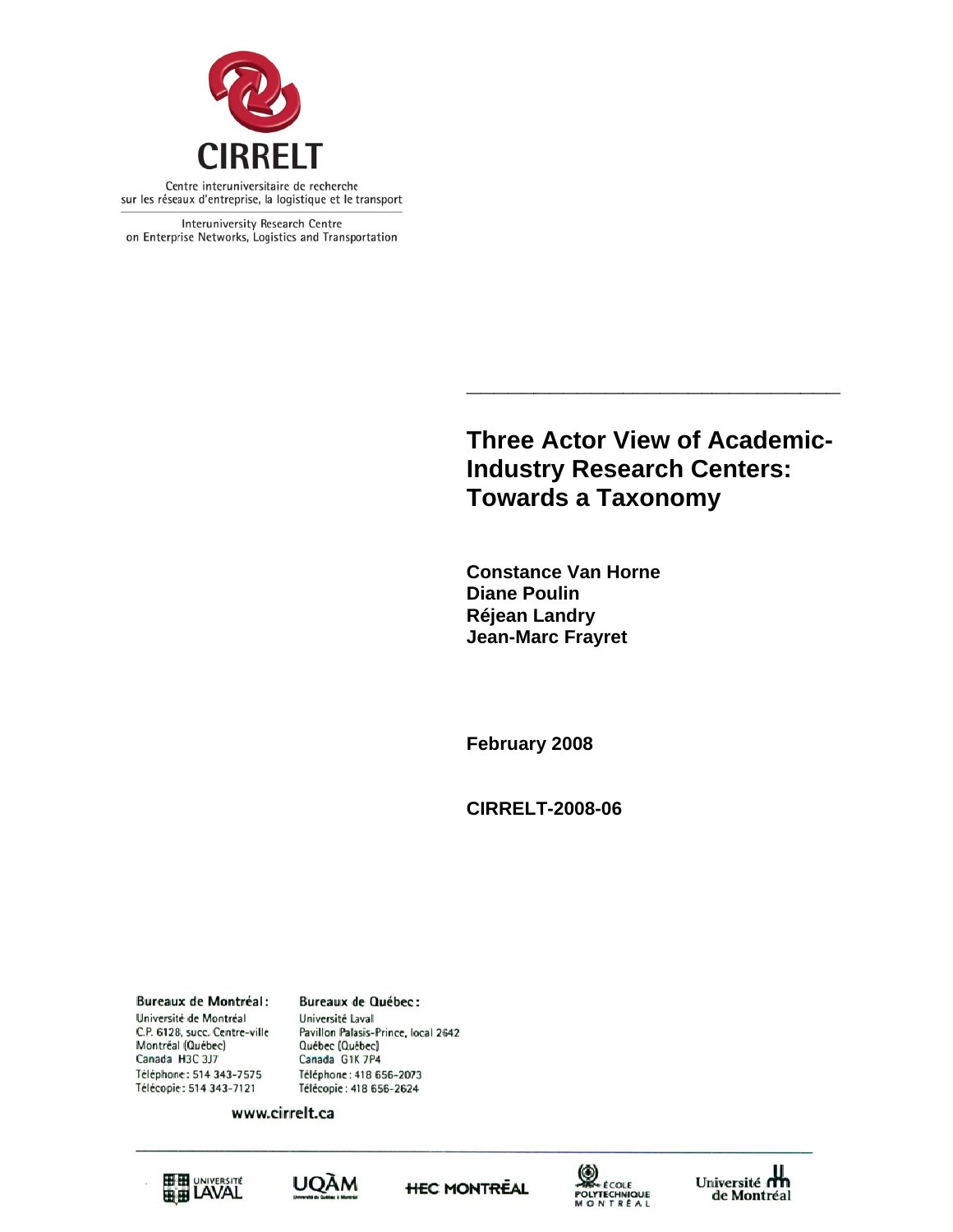# **Three Actor View of Academic-Industry Research Centers: Towards a Taxonomy**

**Constance Van Horne1,2,\*, Diane Poulin1,2, Réjean Landry2 , Jean-Marc Frayret1,3** 

<sup>1</sup> Interuniversity Research Centre on Enterprise Networks, Logistics and Transportation (CIRRELT)

2 Department of Management, Pavillon Palasis-Prince, Université Laval, Québec, Canada G1V 0A6

3 Department of Mathematics and Industrial Engineering, École Polytechnique de Montréal, C.P. 6079, succursale Centre-ville, Montréal, Canada H3C 3A7

**Abstract.** This paper presents a theoretical taxonomy of academic-industry research centers based on the motivations of government actors, industry practitioners and academics to create such groups, the structure of these collaborations, as well as their formal and informal outputs. This taxonomy can be seen as a tool for improved theory building by providing a framework for further research. Additional, it provides insight for policy makers and members of these groups to improve the effectiveness of their collaborations.

**Keywords**. Academic-industry research centres, research processes, taxonomy, value creation.

**Acknowledgements.** The authors would like to acknowledge the financial support of the FORAC Research Consortium.

Results and views expressed in this publication are the sole responsibility of the authors and do not necessarily reflect those of CIRRELT.

Les résultats et opinions contenus dans cette publication ne reflètent pas nécessairement la position du CIRRELT et n'engagent pas sa responsabilité.

**\_\_\_\_\_\_\_\_\_\_\_\_\_\_\_\_\_\_\_\_\_\_\_\_\_\_\_\_\_**

<sup>\*</sup> Corresponding author: Constance.VanHorne@cirrelt.ca

Dépôt légal – Bibliothèque nationale du Québec, Bibliothèque nationale du Canada, 2008

<sup>©</sup> Copyright Van Horne, Poulin, Landry, Frayret and CIRRELT, 2008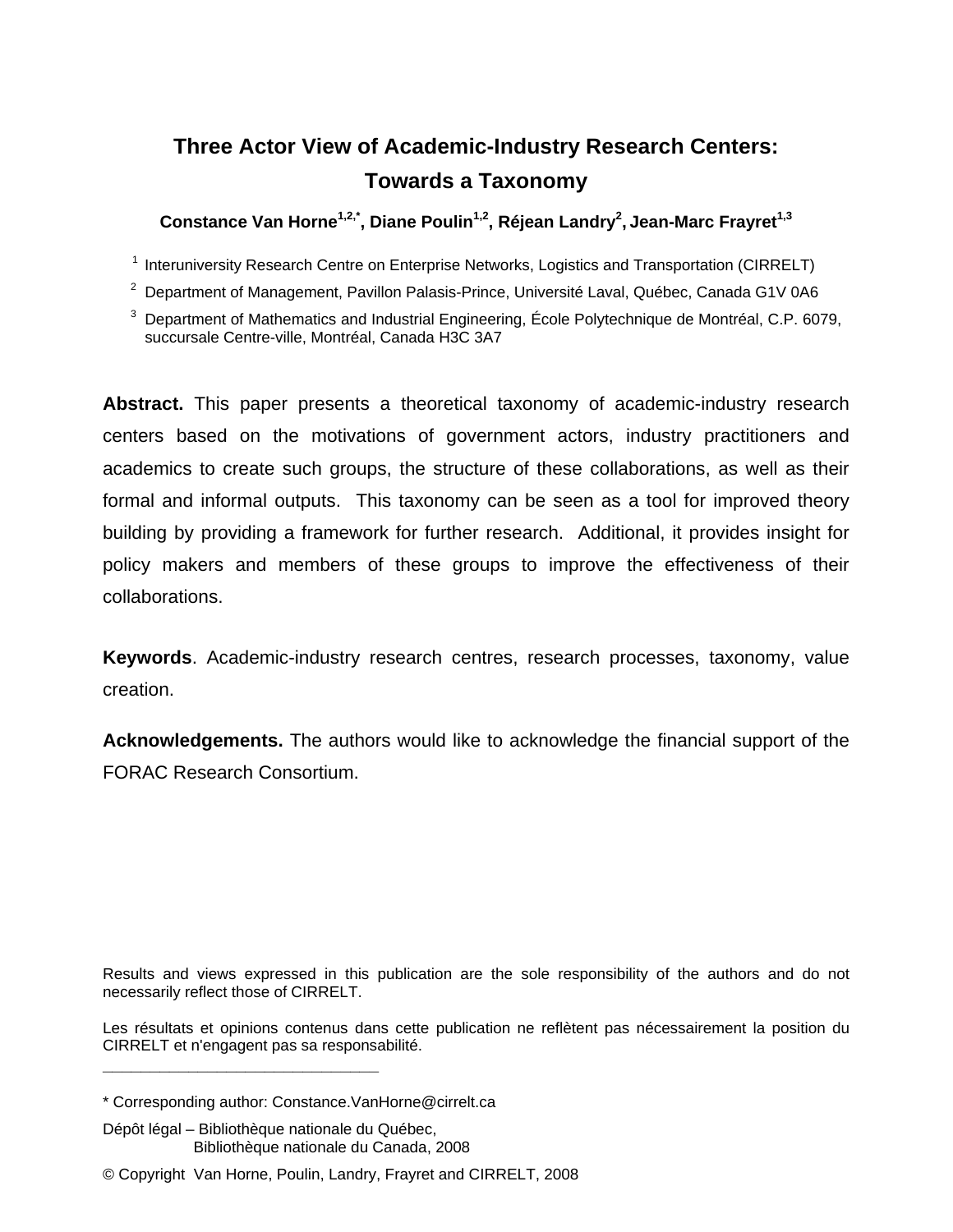# **INTRODUCTION**

In a context where business is increasingly knowledge-based, industries are forced to adopt more knowledge-intensive business processes and add new knowledge-centered services to their traditional product offerings. This paradigm shift forces companies to look outside their traditional boundaries for new sources of highly qualified personnel, knowledge and innovations. At the same time, universities and researchers are moving beyond their traditional roles of teaching and fundamental research to become "entrepreneurs" of their knowledge, skills and research results (Etzkowitz, 2003a). Both these trends have been supported and encouraged by governments and funding agencies through new research and development policies that encourage industry-academic collaborations (Landry, Amara, & Ouimet 2006a). Governments at all levels now look to universities to conduct research, teaching and play an active participatory role in the economic, social and cultural development of the region and nation (Arbo & Benneworth, 2007).

There are many types of academic-industry research centers that have resulted from this shift. The literature concerning these centers is wide and belongs to many different fields of study including, science policy, innovation studies, technology management studies, and interorganisational studies (Thune, 2006). Because of this, the terms used for these collaborations are varied and much work remains to be done to integrate the findings in these diverse domains.

The objective of this paper is to present a theoretical taxonomy of these centers using the literature and developed taxonomies from the fields of science policy, innovation, research collaborations, research joint ventures, knowledge and technology transfer and interorganisational studies. Additionally, propositions will be introduced to guide reflection and the discussion.

The proposed taxonomy is built on three aspects that reflect the defining characteristics of these entities. That is, the motivations of the three main actors of academic-industry groups to enter into collaborations, the structure of these groups and the formal and informal outputs these groups produce. The motivations of actors will influence their level of participation, resource allocation and expectations concerning outputs. The structure will help to define the type of knowledge and technology produced in the collaboration. Finally, the formal and informal outputs of the group help to identify the value created for the actors involved.

The contributions of this work are varied and have impacts in policy formation, theory and practice. The proposed taxonomy can be used as a tool for improved theory building by providing a framework for hypotheses and models for researchers to examine, test and build on. It can additionally provide insight to members of these groups and policy makers to examine and improve their effectiveness.

The paper is organized as follows. The first section provides the context of the taxonomy, through a review of the literature on the changing role of universities and academic-industry research centers. The second section presents current taxonomies in the literature of academic-industry research centers and integrates other taxonomies present in the general research center literature. Next, the third section presents the proposed taxonomy and the variables used to define the three classifying concepts. The fourth section presents the discussion of theoretical taxonomy and the propositions that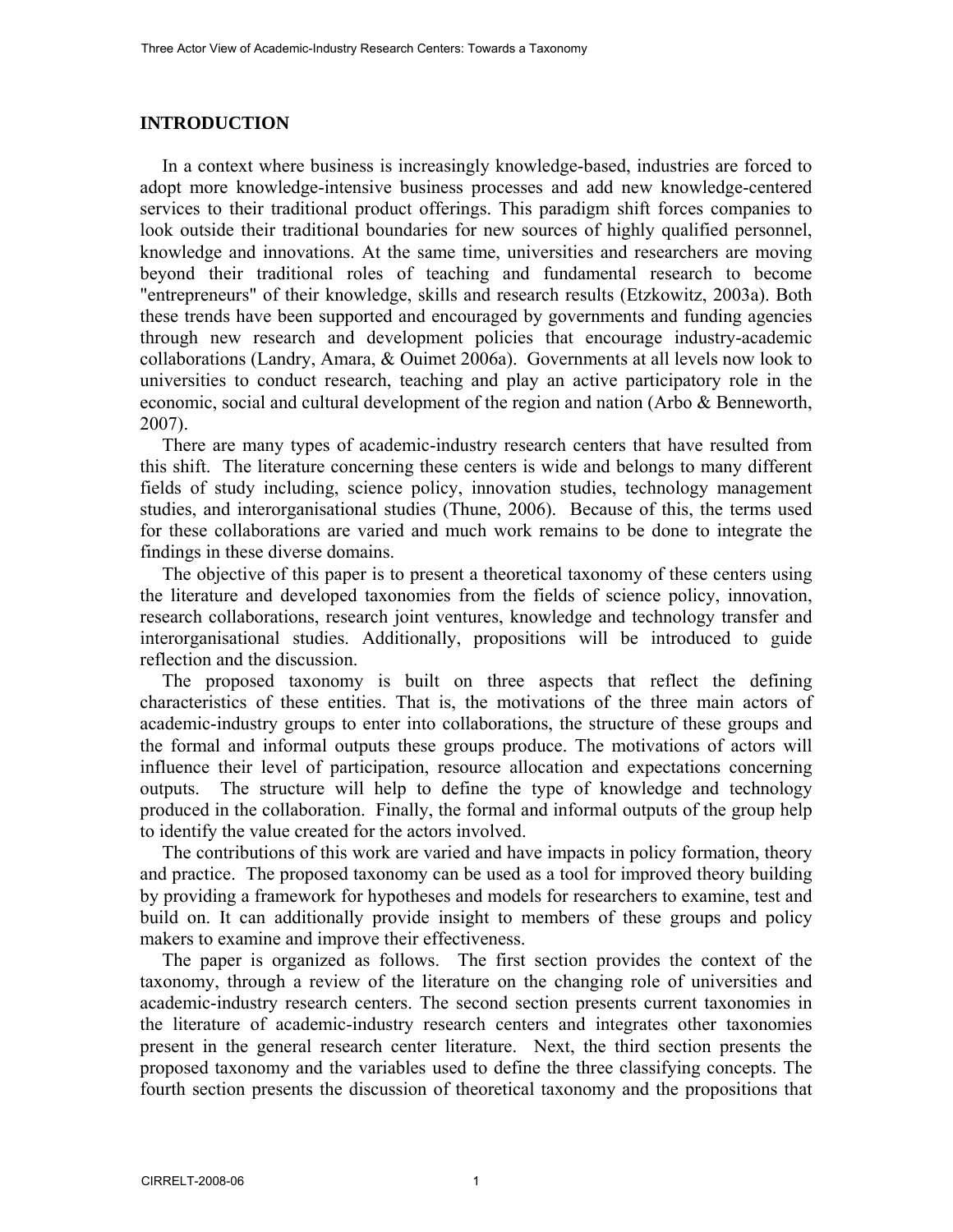result. Finally, the conclusion and discussion are presented in the fifth section and will include the future steps of a larger research project.

## **CONTEXT**

Gibbons (1999) has pointed out that the very nature of science is changing. He writes that four processes are shaping science and its impact on society: co-evolution, contextualization, the production of socially robust knowledge and the construction of narratives of experts. Co-evolution denotes the open interaction of science and society that advances through experimentation and contextualization represents the iterative process of knowledge and technology production. Both these factors represent the complexity of science today and the need for multidisciplinary approaches to problems. The third factor, socially robust knowledge means that science is valid inside and outside the laboratory and it has been developed with experts from within and outside the academic world, which result in its acceptance as "truth", rather than "theory". Finally, narratives of experts are the informal outputs of science that are intended to aid decision makers, both policy makers and business people, in their decision making processes. In fact narratives are the opinions of researchers, intended to extend their knowledge into the realm of general problem solving.

These four aspects of the changes in science are reflected in the changing roles of universities, university-industry research centers and individual researchers. These changes are evident at both the macro and micro level, from participation in national innovation systems to direct transfer of research results to businesses (Arbo & Benneworth, 2007).

## **Changing roles of universities**

Etzkowitz (2003b) provides a history of academic revolutions that maps the expansion of universities' missions from an emphasis on teaching, to a shared emphasis of teaching with research and finally to the current mission of many universities around the world which includes an additional interest in social and economic development. Although land-grant colleges had been established in the United States with the Morill Act of 1862, these colleges were focused on agricultural and mechanical sciences and were intended for use as experimentation stations and extension activities; these were seen as establishing informal relationships between researchers and industry (Arbo & Benneworth, 2007).

However, in the United States during the late seventies and early eighties, American policy makers adopted two aspects of Japanese technology policy to respond to the 'Japanese challenge'. These policies encouraged universities and researchers to place a stronger emphasis on collaborative research and also provided government support for early-stage research in targeted areas (Poyago-Theotoky, Beath, & Siegel, 2002).

The Triple Helix concept has often been used to describe this changing environment and role of universities and researchers. Etzkowitz, (2003a) suggest that there is a triplehelix of university, industry and government interactions that is increasingly responsible for innovation. This model of innovation is not linear and is based on the relationships of the three groups of actors. Industry acts as the source of production, government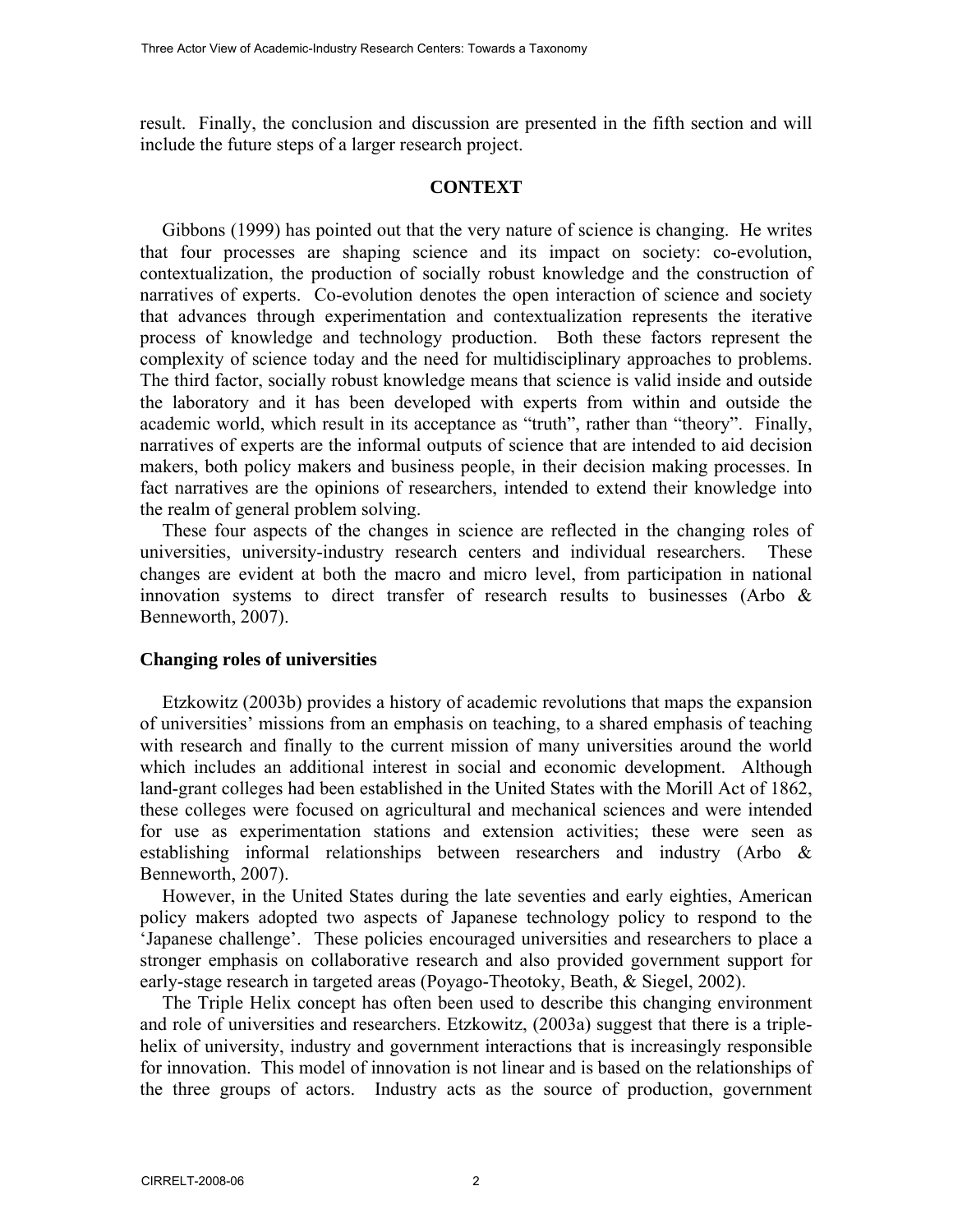provides regulations, stability and rules of play and universities are the suppliers of new knowledge and technology. A Triple Helix will form when there are formal reciprocal relationships that develop between the three spheres. These relationships are formed to capture synergies that will enhance the performances of all three.

According to Etzkowitz & Leydesdorff (2000), there are three types of institutions (or members) in the triple helix at the meso level (or intersect of the three spheres):

- o Hybrid innovation agents (responsible for production and use of knowledge)
- o Innovation interfaces (between firm and research institute)
- o Hybrid innovation coordinators (provide support in coordination between actors).

This triple-helix can be considered as the environment in which research and transfer activities of universities, through researchers and research centers, are accomplished.

Aside from the United States (Phan & Seigel, 2006), these new formal relationships have been encouraged and established around the world. Many examples have been given in the literature, and include Canada (Van Horne, Frayret, & Poulin, 2005), in Great Britain (Ankrah, Burgess, & Shaw, 2007), Finland (Thune, 2006), Italy (Coccia, 2006), providing descriptions of academic-industry research centers as the operationalization of national or regional science policy.

## **Changing roles of researchers and their research centers**

There are numerous forms of collaborative relationships between universities and industry: research contracts or consulting, commercialization of knowledge or technology agreements, collaborations to produce a specific product or technology (can be informal or formal relationships), university research chairs, small consortia, large consortia, etc. (Carayol, 2003; Poyago-Theotoky et al., 2002). Often these collaborations are not individual researcher-firm, but rather research group-firm. This is in part due to the shift in the emphasis from the individual researcher to groups of researchers (Etzkowitz, 2003b). In fact, the author suggests that research universities should be considered as consisting of a series of research groups that have firm-like qualities. These groups have similar qualities to start-up firms (and can in fact result in spin-offs and spin-outs).

Another shift has been in the focus on interdisciplinary research to tackle large, complex, often industry-wide problems. This can be seen in industry focused centers such as centers of expertise described in Van Horne et al. (2005). They define a center of expertise as a center, whether virtual or physical, that gathers experts from multiple disciplines to study complex and multidimensional contextual problems in a team environment, in order to create and transfer new knowledge and insights to concerned stakeholders. A center works in collaborative networks with researchers from other centers and universities, government agencies and practitioners from the industry to advance science and stimulate continuous knowledge development and innovation in the industry. However, the tools and methods used to develop and implement this new knowledge and innovation have changed over the years as companies have changed their focus from innovations in products, to processes (Just in Time, Total Quality Management) and most recently to innovations in business systems (Enterprise Resource Planning, Advanced Planning and Scheduling Systems, etc.).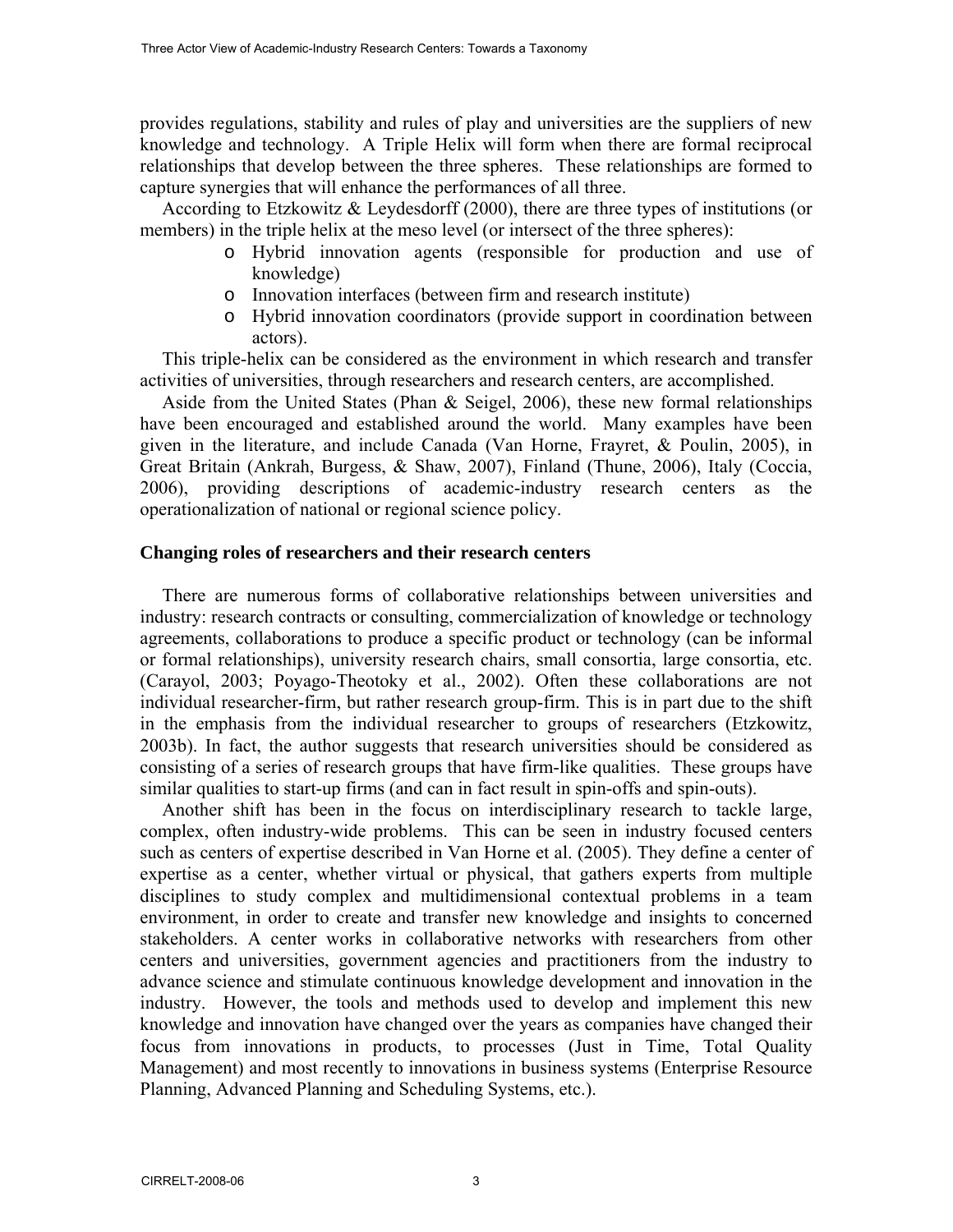Many times these centers are formed to address a need in an important industry in a country or region. These centers are focused in their research and operate within a specific context. Centers of expertise do more than research. Extension activities play a vital part of their role in the industry. The transfer of technologies and innovative knowledge and assisting in the implementation of innovations to create effective value is an important part of their work.

Another type of research center is described by Adams, Chiang and Starkey (2000), and their overview of the literature on Industry-University Cooperative Research Centers (IUCRC). These centers are small academic centers (based at American universities) that depend on industry support for their operations. The research done in these centers is mostly applied and therefore their scientific contributions, in the form of scientific articles, are often considered as delayed.

R&D inputs are measured as the number of scientists and engineers, the number of PhD scientists and engineers and the laboratory's budget. R&D outputs are measured by patents, hybrid patents and sales from new products originating in the laboratory, by member firms. The main channels used for the transfer of research results to member firms are: faculty consulting, joint research with industry and the hiring of graduate students. The return for researchers includes increased funding (through consulting) and joint authorship of scientific articles based on data from partners and the application of research (Adams et al., 2000).

The Faraday Partnership Initiative was established in the UK in 1997 with the goal to promote improved interactions between British industry and the science, engineering and technology base of the country. A focus was placed on knowledge and technology transfer through technology translation processes (Ankrah et al., 2007). In 2005 there were 24 such partnerships in operation.

These academic-industry research centers, rather than universities as institutions, operationalize the vision of governments, academic and industry practitioners. These centers are the source of many services and technologies for the local, regional, national and global academic community.

#### **Academic-industry research centers as sources of services and technologies**

As mentioned, governments of all levels are encouraging universities to act as the engines, breeding grounds, hubs, and spearheads for regional economic, social and cultural growth (Arbo & Benneworth, 2007). As a result of these new environmental influences new relationships and collaborations have developed to achieve these various goals in the form of academic-industry partnerships and research centers.

These collaborations provide both technologies (new products, processes, business models, etc.) and services (in the form of knowledge training, consulting, recruitment of highly qualified personnel, interns, etc.) to partner firms (Adams et al., 2000; D'Este & Patel 2007; Etzkowitz & Leydesdorff, 2000) and the general business community, especially targeted at local small and medium sized enterprises (SME). In addition, services are provided to governments through economic and social development (Etzkowitz, 2003a) and to universities and researchers through additional funding, access to industry research problems and data, increased reputation, etc. (D'Este & Patel, 2007).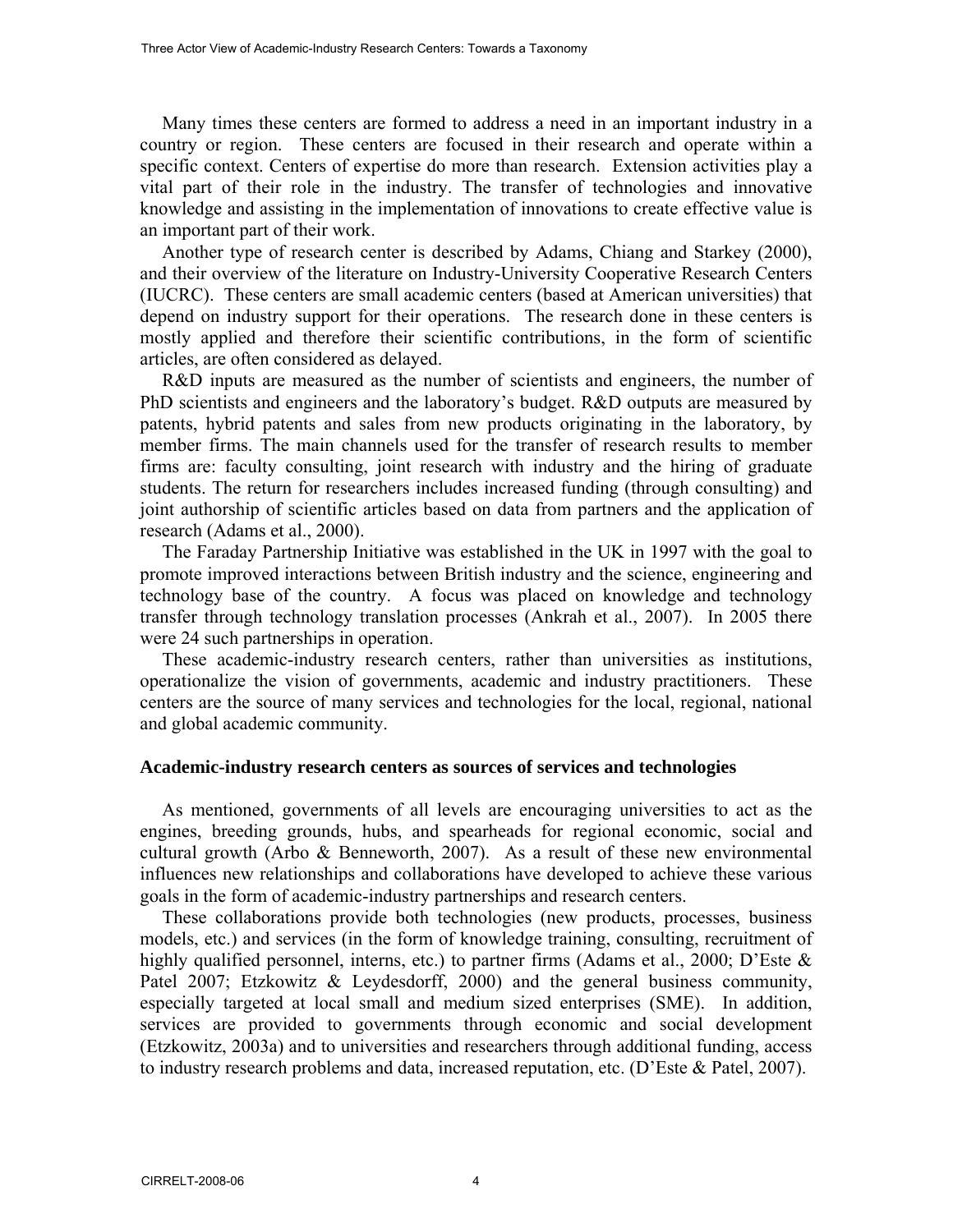These services and technologies are now "for sale" as universities and researchers become "entrepreneurs" (Etzkowitz, 2003a) of their knowledge, skills and research results. Government has also played a role in encouraging this new role for universities. For example, the Bayh-Dole Act came into force in 1980 in the United States. This allowed universities to own patents arising from federal grants and was intended to encourage commercialization of new technologies, promote economic development and entrepreneurial activity on the part of universities and individual researchers (Phan & Siegel, 2006).

Technology transfer offices (TTO) set up to organize these formal transfers, such as fee and royalty generation, commercialized inventions, signed licensing agreements and awarded patents (Carayol, 2003) rarely break even, even in the United States. The gross average revenue for TTO from 2001-2004 was \$US 75 million, yet cost \$US 60 million to run. These formal transfer activities are the focus of many policy changes around the world, even to the neglect of informal transfer activities (Hughes, 2007).

Although there is much attention paid to the number of patents or licensing agreements, many researchers have found that informal transfer activities are the foundation for the fulfillment of many of the goals of these partnerships (Ankrah et al., 2007; Arbo & Benneworth, 2007; Chompalov, Genuth, & Shrum, 2002; Hughes, 2007; Inkpen & Tsang, 2005). These informal activities include the creation of a "neutral" playing field" (Lester & Piore, 2004) for competitors to work together to discover solutions to common problems, network formation, and increases both radical and incremental innovation (Ankrah et al., 2007). Additionally, as all industries become increasingly knowledge based, and as products, processes and business systems become more complex, companies are turning to academic research groups to assist them in their innovation processes (Van Horne, Frayret, & Poulin, 2006).

## **TAXONOMIES IN THE LITERATURE**

#### **Theoretical taxonomies**

According to Rich (1992), taxonomies provide a means for ordering and comparing organizations and clustering them into categorical types without losing the richness and diversity of each type. It is an empirical method for classification and a hierarchical system. Taxonomies are also regarded as important and basic step in scientific enquiry (Carper & Snizek, 1980). Doty and Glick (1994) also suggest that a taxonomy is a classification system that categorizes observable data into mutually exclusive and exhaustive sets.

The taxonomy proposed in the present work has been constructed using theory and deduction derived from the reviewed literature. This is in comparison to empirical taxonomies which use empirical data and analysis to construct the taxonomy. As Carper and Snizek (1980) note, a theoretical taxonomy is a first step towards a system of classification and is not intended to represent a final taxonomy. Its purpose is to provide hypotheses, propositions and models for researchers to examine, test and build on.

In this way, we can consider taxonomies as tools for researchers to classify and compare similar groups. These classifications can then be used to measure and qualify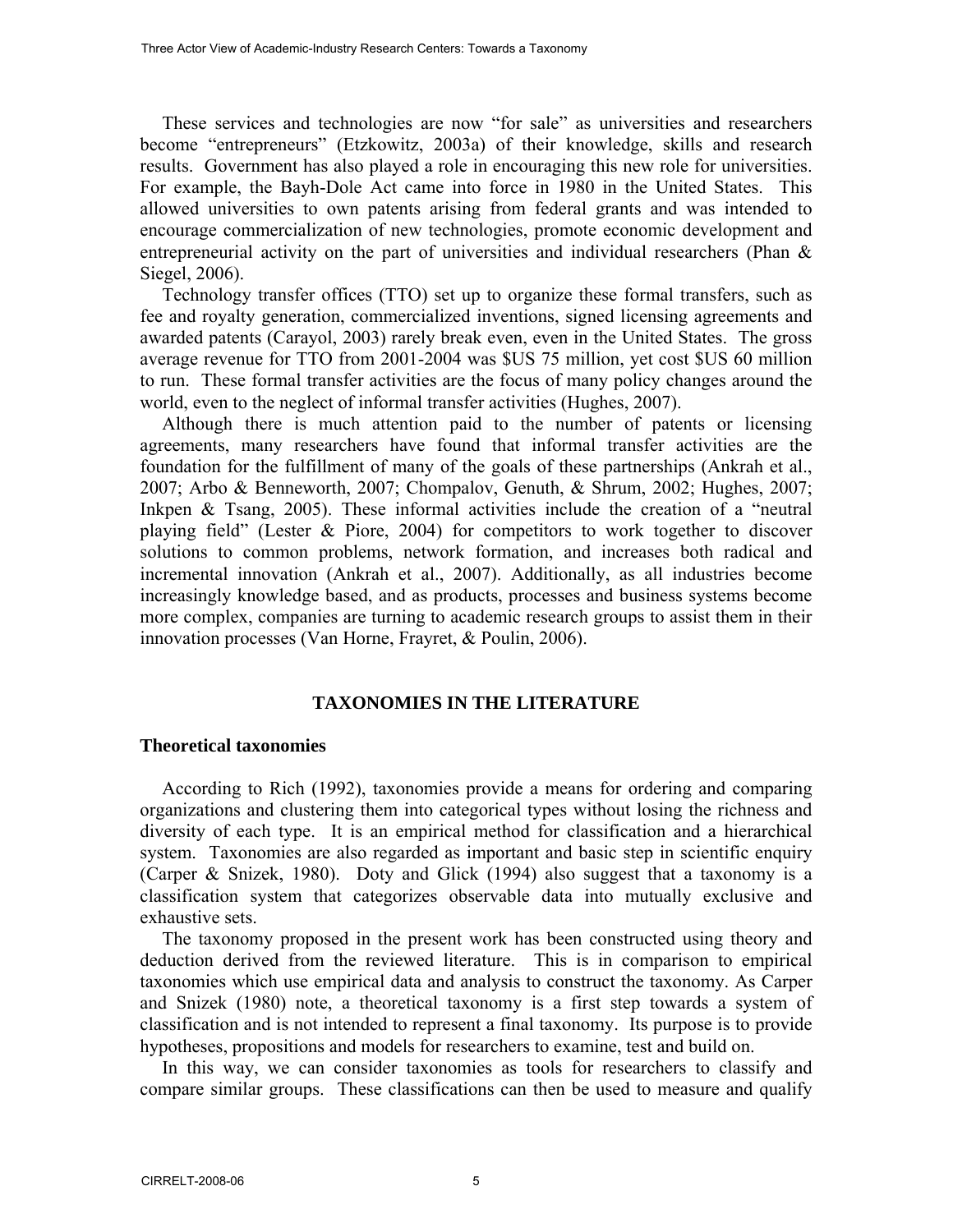the performance of individual groups and comparisons can be used to improve performance. In particular, as academic-industry research centers continue to grow in importance, classification and measurements schemes need to better reflect the nature of these centers and groups.

At the present time there are a plethora of terms and names for these research centers which vary from region to region, country to country and industry to industry. Another goal of this taxonomy is to provide a framework for theoretical development in the field.

## **Taxonomies in the academic-industry research centers literature**

There are several taxonomies of academic-industry research centers, networks and/or consortia available in the literature. However, these taxonomies use quite diverse constructs for classification purposes as they come from many different theoretical backgrounds. These taxonomies have been based on the types of research relationships (Bonaccorsi & Piccaluga, 1994), the inputs and outputs of groups (Coccia, 2006), sources of financing (Balthasar, Battig, & Wilhelm, 2000), environmental influences (Crow & Bozeman, 1987), the structure and outputs (Carayol, 2003) and interdependence and network embeddedness (Thune, 2006). The lack of homeogenity of taxonomies in academic-industry groups encouraged the authors to look to additional taxonomies available in the literature of research partnerships and research joint ventures (Chompalov, Genuth, & Shrum, 2002; Hagedoorn, Link, & Vonortas, 2000; Revilla & Acosta, 2004) which also cover academic-industry collaborations as types of groups in their developed taxonomies.

The following section provides a review of the taxonomies present in the literature based on the variables that have been used to classify the different groups. Six main categories of variables were present in the reviewed taxonomies: members, motivation for collaboration, inputs, environmental influences, structure and outputs.

*Members***.** Membership is an important factor in most taxonomies, and is used as a defining characteristics of research groups. For example, Hagedoorn et al., (2000) divide members into either belonging to the public or private sector. The public sector includes universities and government/public research centers and the private sector are individual firms. In the often cited work of Bonaccorsi and Piccaluga (1994), although members are not a defining characteristic, only universities and firms are considered as members of these collaborations. Therefore, in general only two types of members are currently accounted for in the reviewed taxonomies, members of university (either researchers or TTO personnel) or enterprises.

In contrast, there is much general agreement in the literature of university-industry research centers that there are three groups from which membership (through active participation or through provision of inputs) is drawn: governments, universities, and firms (Adams et al., 2000; Decter, Bennet, & Leseure, 2007; Etzkowitz & Leydesdorff, 2000; Etzkowitz, 2003a). Government membership can be represented through government research labs, granting agencies, etc., and can represent governments on a regional (i.e. European Union), national, provincial\state, or local level. University membership is generally represented by individual researchers, or representatives from the university's TTO (Carayol, 2003) and research groups and firm membership is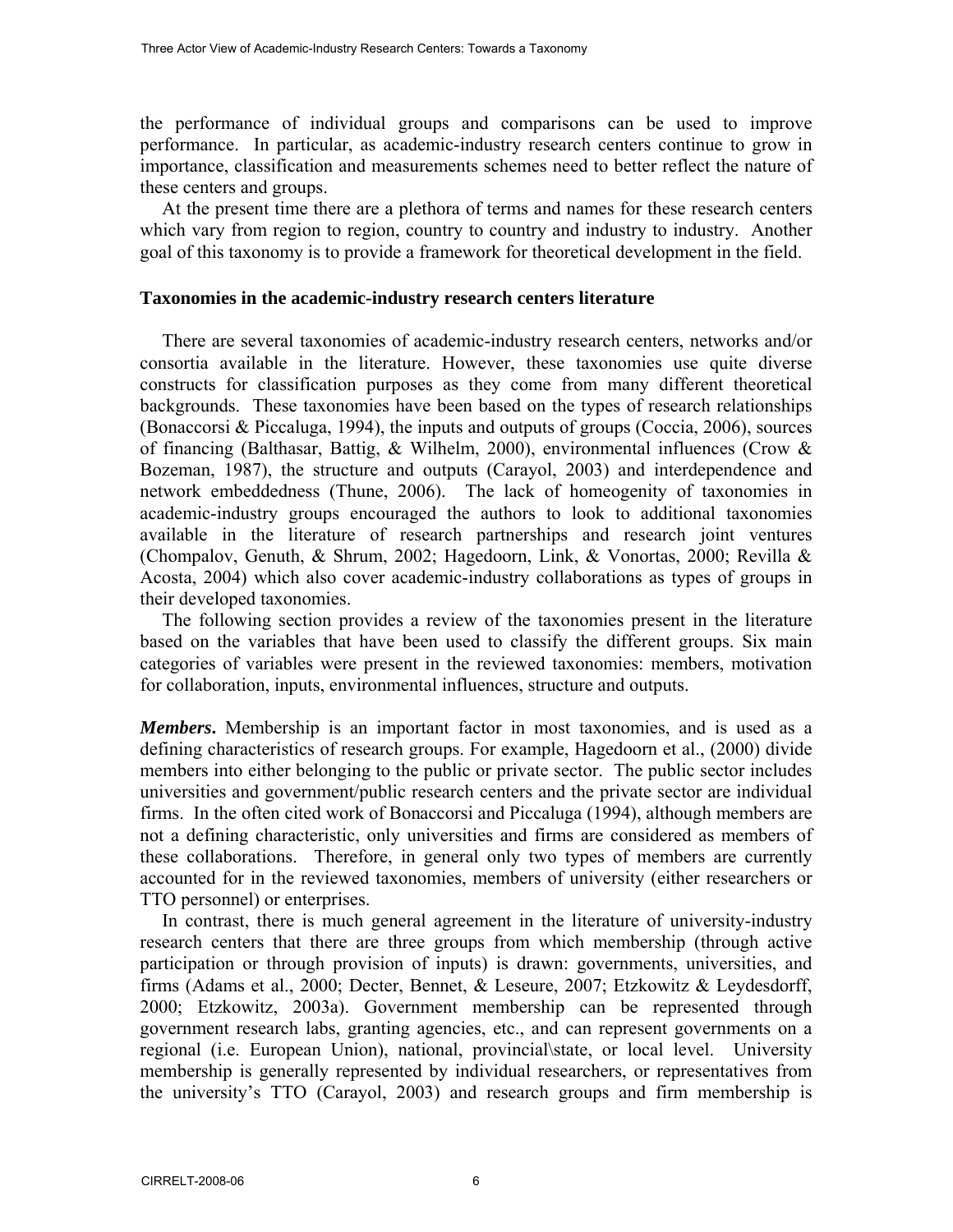represented by individual firms. However, there are also instances in the literature where there is industry wide membership in these university-industry research centers (Van Horne et al., 2005).

In this way, there is a need for a taxonomy to take into consideration the three categories of members that participate in academic-industry research centers.

*Motivation for collaboration*. The motivation, or objectives, of members to participate in these organizations is an important factor for classification used by authors (Bonaccorsi & Piccaluga, 1994; Carayol, 2003; Hagedoorn et al., 2000). The motivations given for firms to join academic-industry research centers include: gaining access to scientific frontiers, delegating selected development activities, lack of resources (Bonaccorsi & Piccaluga, 1994), broadening the effective scope of activities, increasing efficiency, synergy, and power through the creation of networks, accessing external complementary resources and capabilities to better exploit existing resources and develop sustained competitive advantage (Hagedoorn et al., 2000). Additional factors include the promotion of organizational learning, internalizing core competencies, enhancing competitiveness and the creation of new investment options in high-opportunity, highrisk activities (Hagedoorn et al., 2000).

Motivations for governments to finance and encourage these types of collaborations through policy include: correcting market failures in R&D investment, particularly in the presence of highly non-appropriable research, speeding up technological innovation, aimed at increased international competitiveness and increasing technological information exchange among firms, universities and public research institutions (Hagedoorn et al., 2000).

The reviewed taxonomy literature rarely considers the motivations of research centers and individual researchers to join (or create) such collaborations, with the exception of Bonaccorsi and Piccaluga (1994) who consider that increasing the predictive power of science and a lack of resources are both motivations for researchers. However, motivations in the general literature include: securing additional research funding, accessing research equipment, accessing "real" research problems and data, contributing to economic development of the region, etc. (Etzkowitz & Leydesdorff, 2000; Thune, 2006; Van Horne, 2006). More details of the motivations cited in the general literature on these collaborations will be provided in the next section.

*Inputs*. Inputs that are generally used for classification purposes are financial and human resources (Balthasar et al., 2000; Coccia, 2006). Financial resources can be provided by universities and basic research funds, governments and co-op projects with industry, enterprises, contracts (i.e. training contracts) and general public financing. Human resources can be classified according to the number of personnel and researchers working for the academic-industry research center or their associated salary. These inputs would appear incomplete, as they do not include the physical assets that are provided, such as lab space and equipment, which are both considered as motivating factors for collaboration (Bonasccori & Piccaluga, 1994).

*Environmental influence.* Crow and Bozeman (1987) consider the influence of the environment when classifying academic-industry research centers. The authors consider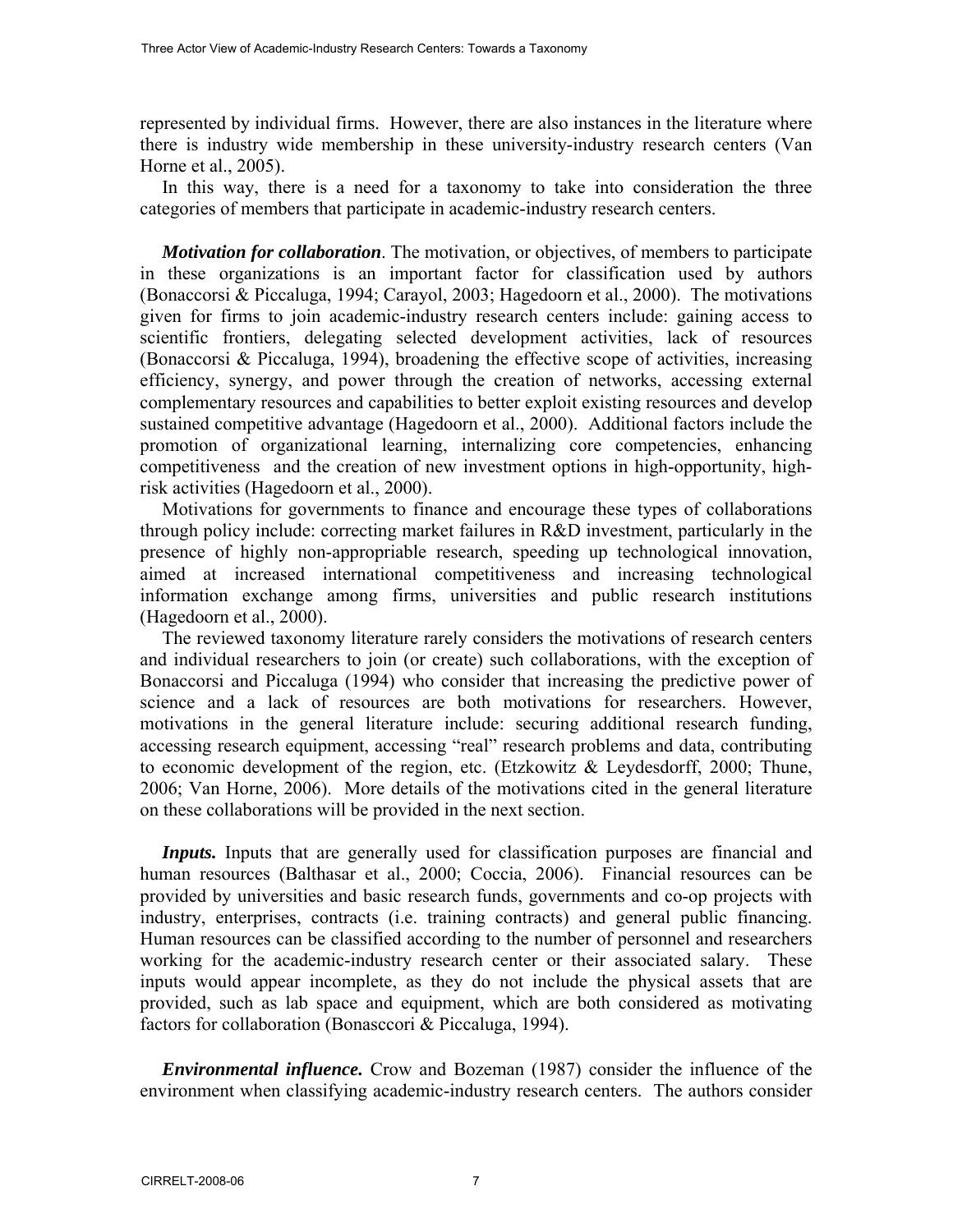the level of government influence (high, moderate or low) and the influence level of markets, measured by the nature of R&D projects. Generic products indicate a low level of market influence, a balanced product indicates a moderate influence and proprietary products which indicates a high degree of market influence. Physical environment and proximity has also been a factor found in the more general literature on academicindustry research centers. Carayol (2003) includes many aspects in the general environment of the collaboration including, common history of members, distance, government financial inputs, technology transfer involved, strategy of the academics and the time given for the collaboration to develop its knowledge and technology.

*Structure.* The structure of academic-industry research groups is a common factor for classification in many of the studied taxonomies (Bonasccori & Piccaluga, 1994; Carayol, 2003; Chompalov et al., 2002; Revilla & Acosta, 2004; Thune, 2006). Carayol (2003) considers the size of the center, whether it is a consortium (large or small) or a bilateral agreement and the types of research being conducted. Chompalov et al. (2002) focus on the governance of these centers and base their taxonomy on the three dimensions of bureaucracy (formalization, hierarchy and division of labor). The locus or focus of the research is important for many authors and can be measured on a basic versus applied research continuum along a tacit – explicit dimension (Revilla & Acosta, 2004). However the characteristics of the knowledge transfer and management process is also considered (Bonasccori & Piccaluga, 1994; Thune, 2006). These characteristics include the type of knowledge and technology developed and transferred (i.e. the transferability of the knowledge) and the types of transfer methods used (i.e. the use of communication and information technologies). In particular, Bonasccori and Piccaluga (1994) classify groups according to the legal form of the relationship and the coordinating procedures that are put in place. These procedures are measured through the perceived importance of the relationship to the members, the information exchanges, the conflict resolution procedures and the formal and informal rewards that are expected by all members.

*Outputs*. The reviewed taxonomies rarely considered the outputs of these academicindustry research centers for classification purposes in their taxonomies. Coccia (2006) considers the academic outputs of the centers through the number of peer reviewed articles and conferences attended. The only output to industry members that is used for classification is the number of training courses taught by member researchers. Although not explicated taken into consideration by the reviewed taxonomies, the output of these centers to firms and policy makers is a major focus in the general literature of academicindustry research centers (D'Este & Patel, 2007).

# **Summary of existing taxonomies**

For clarification purposes Table 1 provides a summary of selected taxonomies discussed in the literature review. These taxonomies have had the most influence on the theoretical taxonomy presented in the next section. Although membership and motivation are common variables for all the taxonomies, there are many other factors that are not common to all taxonomies. In addition, many of the concepts present in the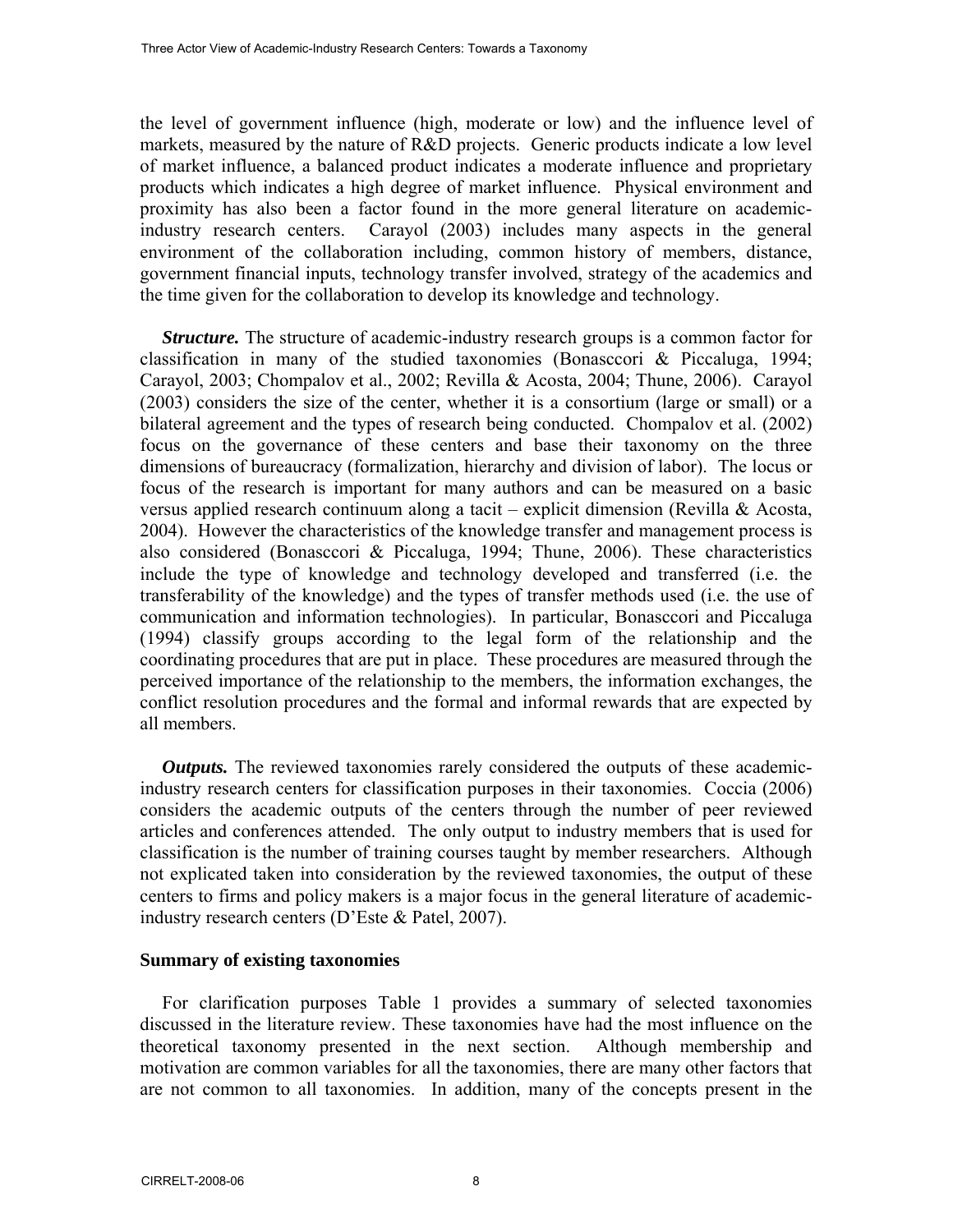general literature are not well accounted for. More importantly, the concept of transfer is greatly under developed in the current taxonomies.

| Author            | Basis of taxonomy      | Types                              |
|-------------------|------------------------|------------------------------------|
| Bonaccorsi &      | - Motivations of       | 1) Personal informal relationships |
| Piccaluga, 1994   | members                | 2) Personal formal relationships   |
|                   | - Characteristics of   | 3) Third parties (relationships    |
|                   | the knowledge          | developed through intermediary     |
|                   | transfer process       | associations)                      |
|                   | - Organizational       | 4) Formal targeted agreements      |
|                   | structure              | 5) Formal non-targeted agreements  |
|                   | - Coordinating         | 6) Creation of focused structures  |
|                   | procedures             |                                    |
| Balthasar et al., | - Modes of financing   | 1) The Science type                |
| 2000              |                        | 2) Practical research              |
|                   |                        | 3) Problem solving                 |
|                   |                        | 4) Rapid response                  |
|                   |                        |                                    |
| Carayol, 2003     | - Organizational       | 1) Contractual research            |
|                   | solutions              | 2) Bi-lateral agreements, low risk |
|                   | - Consortia size       | and high novelty research          |
|                   | - Volume of research   | 3) Small consortia                 |
|                   | produced               | 4) University chairs               |
|                   | - Duration of          | 5) Large consortia                 |
|                   | partnership            |                                    |
|                   | - Nature of research   |                                    |
| Chompalov et al., | - Formalization        | 1) Bureaucratic                    |
| 2007              | - Hierarchy            | 2) Leaderless                      |
|                   | - Division of Labor    | 3) Non-specialized                 |
|                   |                        | 4) Participatory                   |
| Coccia, 2006      | - Inputs               | 1) Low-Input, High-Output:         |
|                   | - Outputs              | 2) High-Input, High-Output         |
|                   |                        | 3) Low-Input, Low-Output           |
|                   |                        | 4) High-Input, Low-Output          |
| Hagedoorn et al., | - Partners in research | 1) Public                          |
| 2000              | partnership            | 2) Public/Private                  |
|                   | - Organizational       | 3) Private                         |
|                   | structure              |                                    |

| <b>TABLE 1</b>                          |
|-----------------------------------------|
| Summary of selected existing taxonomies |

Given the limitations of the taxonomies currently offered in the literature and the importance of theory building in this field, the next section presents a taxonomy that integrates some of the variables listed above, but places greater importance on formal and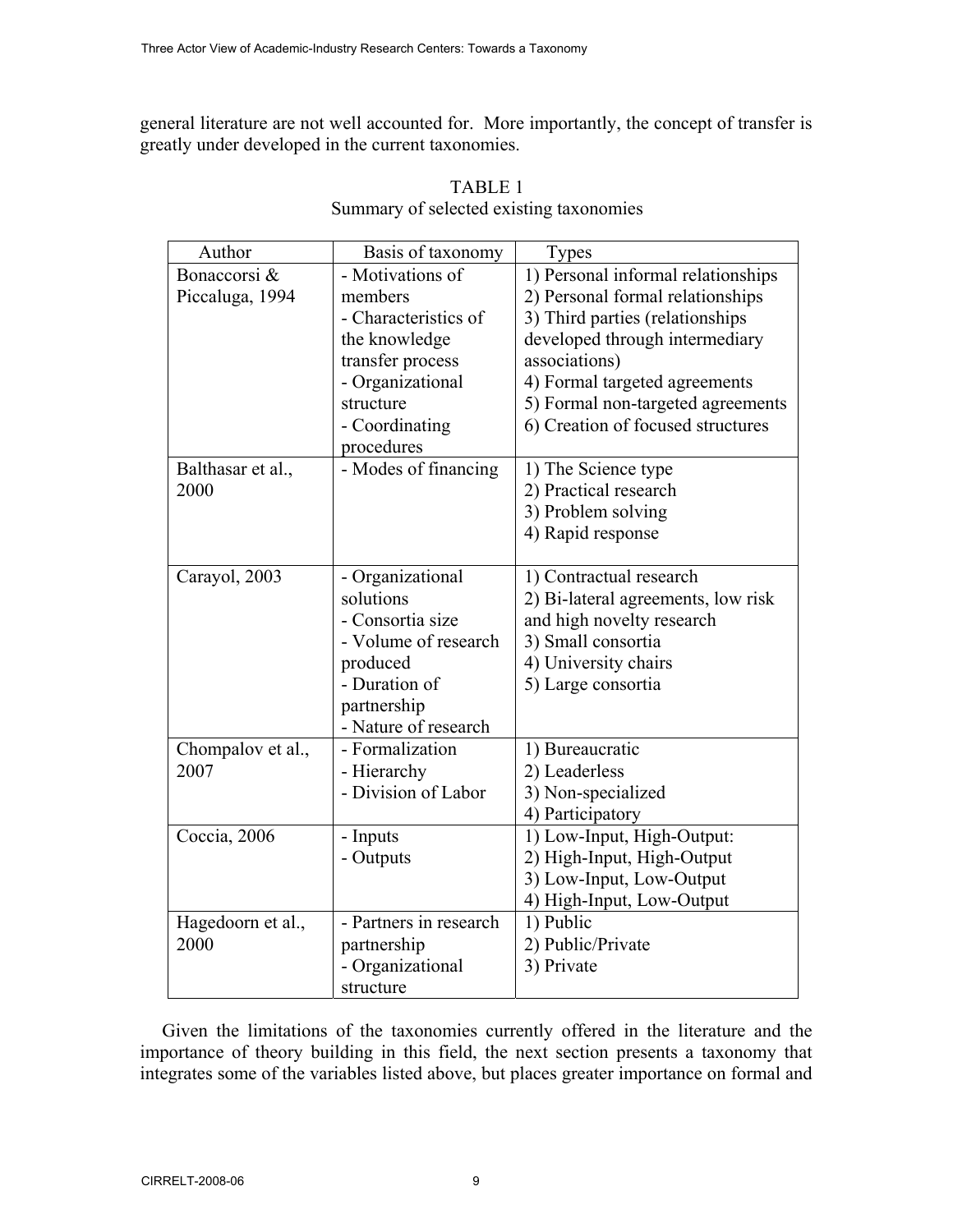informal transfer from the academic-industry research center to other members and external communities (i.e. academic community).

#### **PROPOSED TAXONOMY**

The theoretical taxonomy proposed in this work builds on the existing taxonomy literature by integrating the key aspects using three main concepts: the motivations of the main actors for the formation of the research center, the structure of the academicindustry group and its formal and informal outputs. In a triple-helix environment there are three basic types of members which are recognized: government, industry and academic. This taxonomy only covers centers with members drawn from these three larger groups.

The basic concepts of motivation, structure and outputs are developed using additional descriptive variables not found in current taxonomies. In particular, the informal transfer activities of these groups will be taken into consideration for classification purposes. Structure is measured on a continuum from a fixed structure with many pre-defined processes and a concentration on basic research to flexible or / applied research. Motivations are measured on a continuum from general to specific and outputs are measured from an emphasis on formal outputs to an emphasis on informal outputs. Of course, each concept can have a "mixed" measure when there is a true balance between the continuums. A visual representation of the proposed taxonomy is presented in Table 2.

## TABLE 2:

| <b>Structure</b>   | Fixed / Basic research $\rightarrow$ Flexible / Applied research |                                                                                                  |                                                    |
|--------------------|------------------------------------------------------------------|--------------------------------------------------------------------------------------------------|----------------------------------------------------|
|                    | Academia                                                         | Government                                                                                       | <b>Industry</b>                                    |
| <b>Motivations</b> |                                                                  | General $\rightarrow$ Specific   General $\rightarrow$ Specific   General $\rightarrow$ Specific |                                                    |
| Outputs            | Formal $\rightarrow$ Informal<br>transfer                        | Formal $\rightarrow$ Informal<br>transfer                                                        | $\Gamma$ Formal $\rightarrow$ Informal<br>transfer |

Theoretical taxonomy of academic-industry research groups

#### **Structure of the relationship**

The structure of an academic-industry research group is formal, that is it involves the creation of a separate entity from the university, private firm, or government institution. However, within this structure there are variables that are important for classification purposes, and which can be considered as being on a continuum from fixed (formal, high degree) to flexible (informal, low degree) structure and from basic to applied research. The variables used in this taxonomy are the characteristics of the knowledge to be generated, the characteristic of the knowledge transfer processes, the characteristics of the knowledge management processes, the coordinating procedures that are used for management purposes, and the inputs of the collaboration.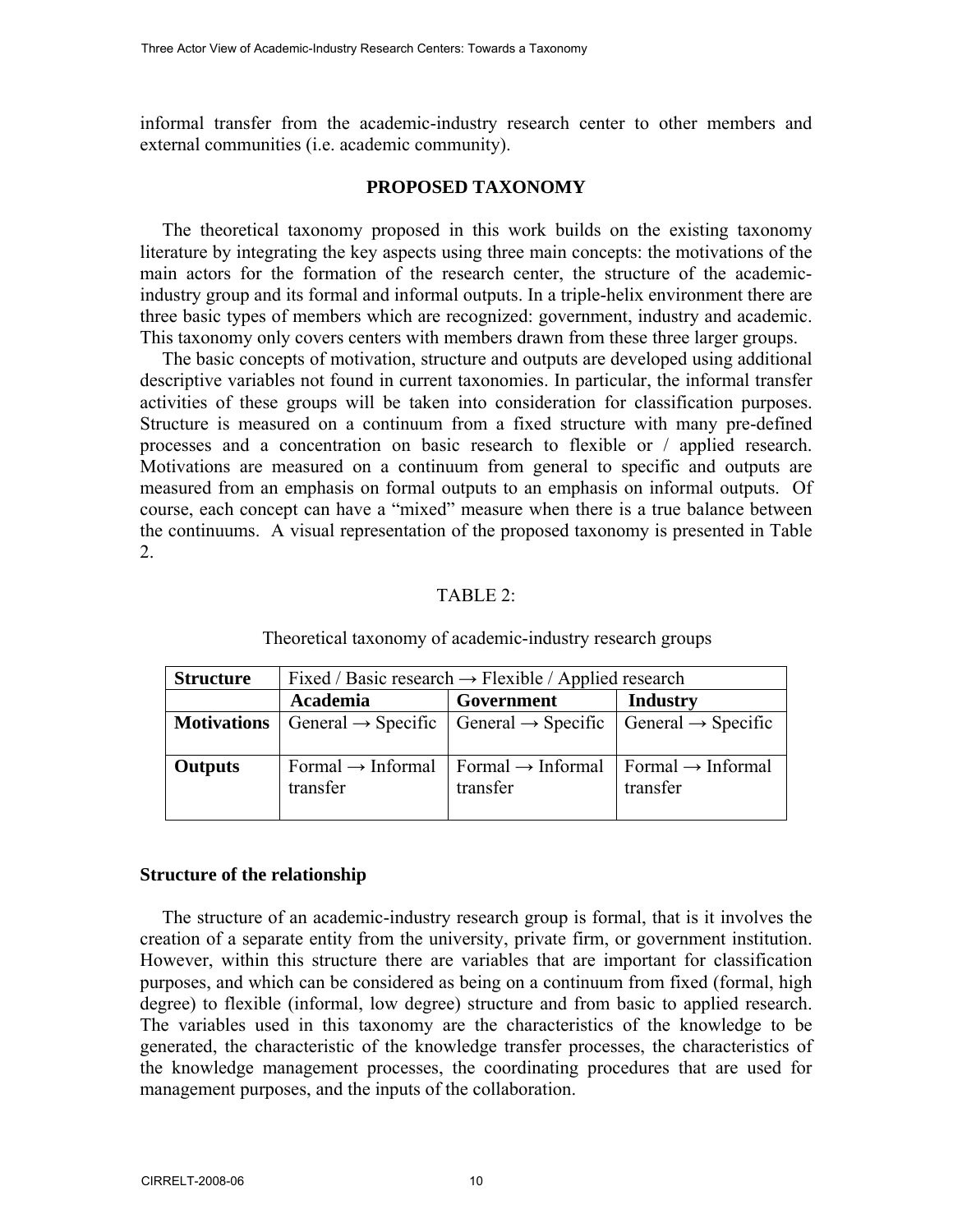*Characteristics of generated knowledge.* The generated knowledge and technology of the group is an important classification tool. There is a continuum of research from basic (i.e. idea exploration and advancement of science) to applied (i.e. uses scientific knowledge to solve specific problems). Of course, with these types of academic-industry research centers there is often a mix of goals (Van Horne et al., 2005). For example, researchers working in these groups need to fit their work into a specific research paradigm, but at the same time need to respond to the more immediate needs of industry and government members. There are also the aspects of domain of research, industry, themes explored, and the radical to incremental nature of the innovations being developed and transferred (Carayol, 2003).

This measure would be slightly subjective, and would consider if the center produced mainly basic and theoretical research (which would indicate, novel research and an aim towards radical innovations), mainly practical research (incremental innovations, immediate problem solving) or mixed.

*Characteristics of the knowledge and technology transfer processes.* **Bonasccori and** Piccaluga (1994) use four variables to characterize the knowledge transfer process: the time span of process, the appropriability of the generated knowledge, the tacitness of knowledge and the universality of knowledge. Additionally, Revilla and Acosta (2004) consider both the techno-structure of the process (use of communication and information technologies) and the behavioral (person to person) patterns of the process. All six of these aspects will be used in the proposed taxonomy.

 The time span of the process would appear to indicate the closeness of the relationship and could be a good indicator of the social capital that would grow amongst members over time. Social capital (within the developer-receiver context and network) is regarded as an important prerequisite and facilitator of knowledge and technology transfer (Inkpen & Tsang, 2005). Social capital is defined by the authors as "the aggregate of resources embedded within, available through, and derived from the network of relationships possessed by an individual or organization".

The appropriability of the generated knowledge would influence the ability of firms to understand and apply the knowledge and technology generated by the research center. This would be influenced by the use of "actionable messages" that synthesis research results into explicit directives and guidelines (Landry, Amara, Pablos-Mendez, Shademani & Gold, 2006b). If the generated knowledge is tacit in nature, this would suggest a close relationship between the researchers of the center and individuals in member firms, as the generated knowledge would have had to have been translated into terms that are familiar to the members receiving the actionable message. This type of tacit knowledge is transferred through person to person contact and joint activity (Nonaka, 1991).

The number of actionable messages can be measured with a fixed number. The number of interactions amongst members can also be measured by counting the formal meetings amongst members, the numbers of calls or email exchanged, etc.

The universality of the knowledge generated would be influenced by the absorptive capacity of the receiving members, which would have an effect on the success of the transfer processes of the center. Todorova and Durisin (2007) suggest that this capacity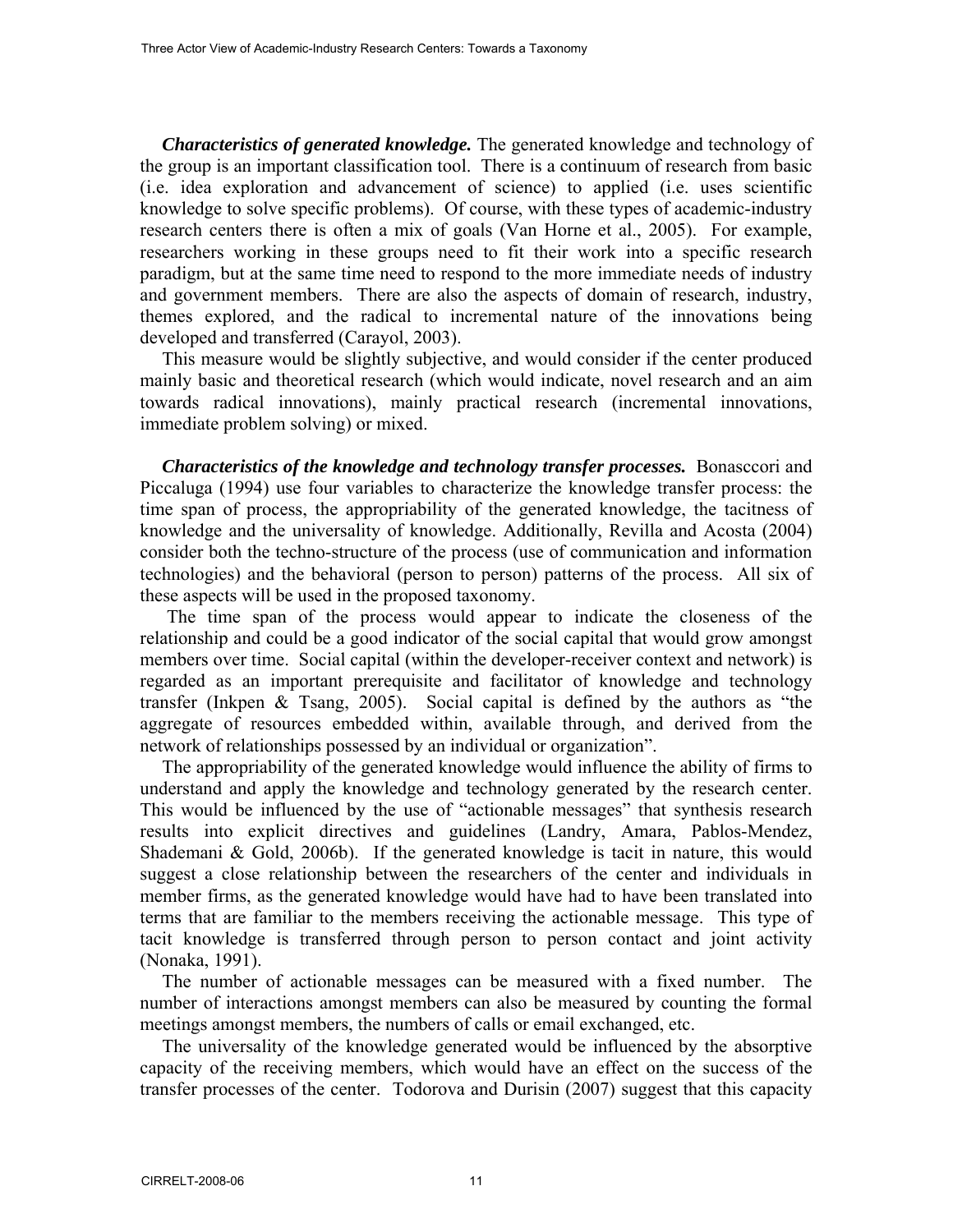consists of the capabilities of the organization and its members to recognize the new value of knowledge, to assimilate it, and to apply it to commercial ends. In contrast, Zahra and George (2002) suggest a more general view of absorptive capacity as a "a set of organizational routines and processes by which firms acquire, assimilate, transform and exploit knowledge to produce a dynamic organizational capability". These capabilities not only allow a firm to recognize the importance of the new knowledge and apply it to existing structures, but more importantly to reconfigure its resource base and adapt to changing market conditions.

These processes can be mainly fixed, with a great degree of structure, mainly flexible with much trial and error, or can exhibit a mix of behaviors.

*Coordinating procedures.* Bonasccori and Piccaluga (1994) use four items to capture the coordinating procedures of the group, which need to be used for classification purposes. That is the perceived importance of relationship, the information that is exchanges, the conflict resolution procedures that are in place and the expected rewards of the members (both fixed and flexible).

The perceived importance of the relationship for the different members can be measured by: the importance of internal resources allocated; the support from top management and the human resource allocation to the direct interface function (gate keepers in both academic and industry organizations are key elements in any collaboration). This can be measured as either high importance or low importance.

Expected rewards can be expressed in both formal and informal terms. Formal rewards, which are more easily quantified, can be expressed in terms of expected monetary returns, equipment use, goods and/or services, etc. However, these expected rewards can also be informal such as pleasure, gaining approval and status or personal objectives (i.e. recognition in international scientific community). These informal aspects are more difficult to measure, yet would appear as important factors in any academic-industry research group as the personal efforts and commitment of individual researchers would intuitively have a great impact on the functioning of the group.

All of these coordinating procedures have an impact on the inputs that will be allocated by the different members of the academic-industry research group which are presented in the next subsection.

*Inputs*. University-industry networks and knowledge and technology transfer activities are varied and depend on the assets at the researcher's disposition. These activities involve both not-for-profit, contractual (i.e. consulting agreements) and commercialization efforts.

Using a resource based view of the firm, Landry et al. (2006a) demonstrate that an increase in resources available to the academic researcher supports an increase in knowledge and technology transfer activities. The resources (assets) are outlined in Table 3 with examples and the correlation with outputs.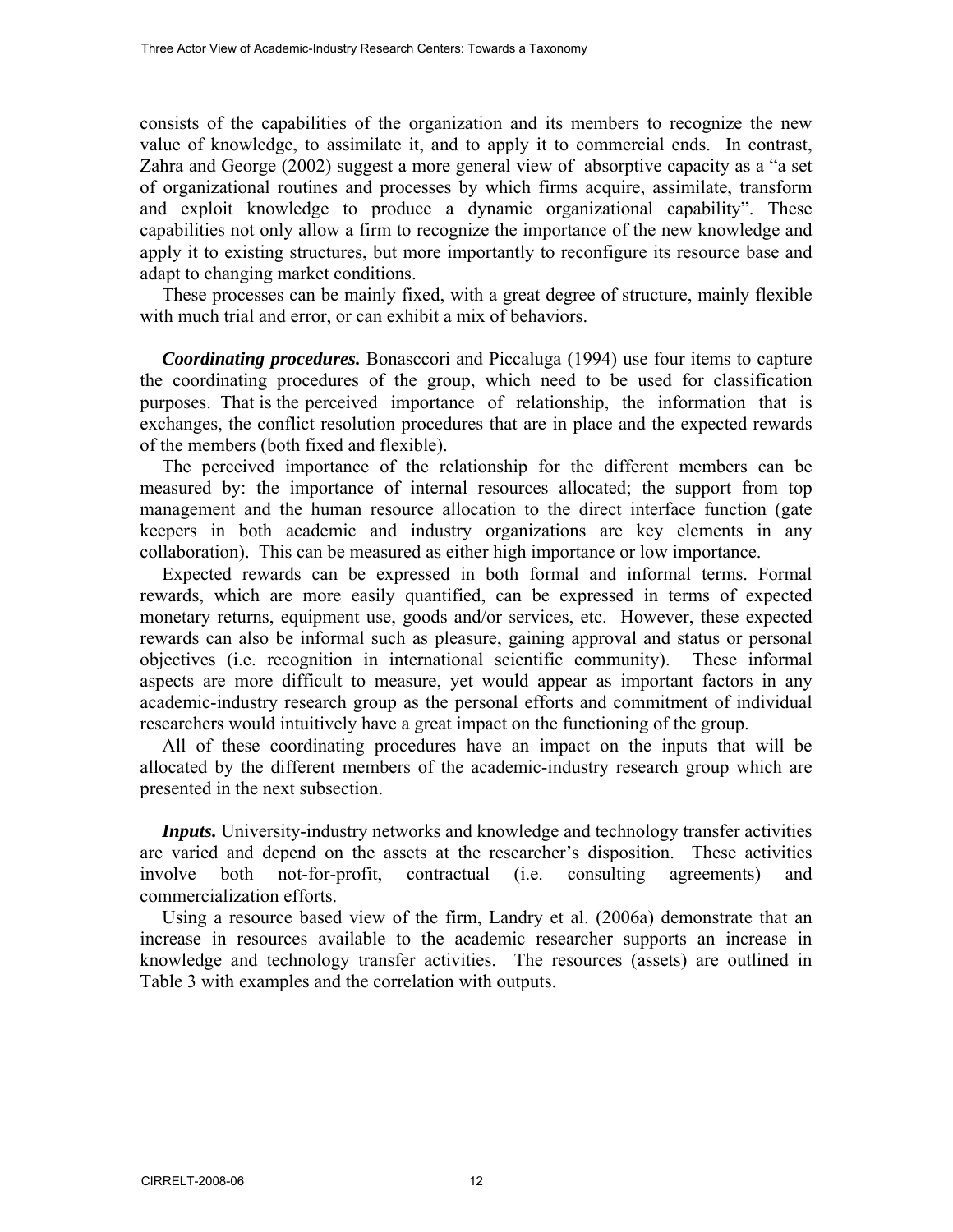| $TABLE 3+$                                                                         |
|------------------------------------------------------------------------------------|
| Positively related assets implicated in knowledge and technology transfer (adapted |
| from Landry et al. 2006a)                                                          |

|                          | Embodied in:                                                 | Examples                                                                                                                     | Positive/negative<br>correlation with<br>output                                    |
|--------------------------|--------------------------------------------------------------|------------------------------------------------------------------------------------------------------------------------------|------------------------------------------------------------------------------------|
| Financial assets         | - private<br>funding<br>- government<br>funding              | - research<br>contracts<br>- grants, research<br>chairs                                                                      | - positively related to<br>transfer                                                |
| Organizational<br>assets | - university<br>size<br>- research unit<br>s <sub>1</sub> ze | - existence of<br>doctoral program<br>- supporting<br>faculty/university<br>physical and<br>technological<br>infrastructures | - positively related to<br>size                                                    |
| Relational assets        | - linkages with<br>potential non-<br>academic<br>users       | - active<br>membership/<br>participation in<br>non-academic<br>networks<br>- contracts,<br>consulting<br>experiences         | - significant positive<br>relationships                                            |
| Personal assets          | - years of<br>experience                                     | - experience as<br>researcher<br>- experience in<br>industry                                                                 | - level of seniority<br>not related<br>- years of experience<br>positively related |

These inputs can be measured in a general way. A center has a high degree of inputs (i.e. many resources at its disposition) or a low degree of inputs.

# **Motivations**

The motivations of members to support and take part in these collaborations have been extensively researched and documented in the literature (Ankrah et al., 2007; Arbo & Benneworth, 2007; Carayol, 2003; Hughes, 2007; Thune, 2006). A recent systematic review of the literature on the motivations of members by Ankrah et al. (2007) pointed out that little attention has been paid to the differences in motivations of the different actors. Table 4 lists the different motivations cited in the literature for the three actors taken from the literature (Ankrah et al., 2007; Arbo & Benneworth, 2007; Bonasccori & Piccaluga, 1994; Carayol, 2003; Hagedoorn et al., 2000; Hughes, 2007; Thune, 2006).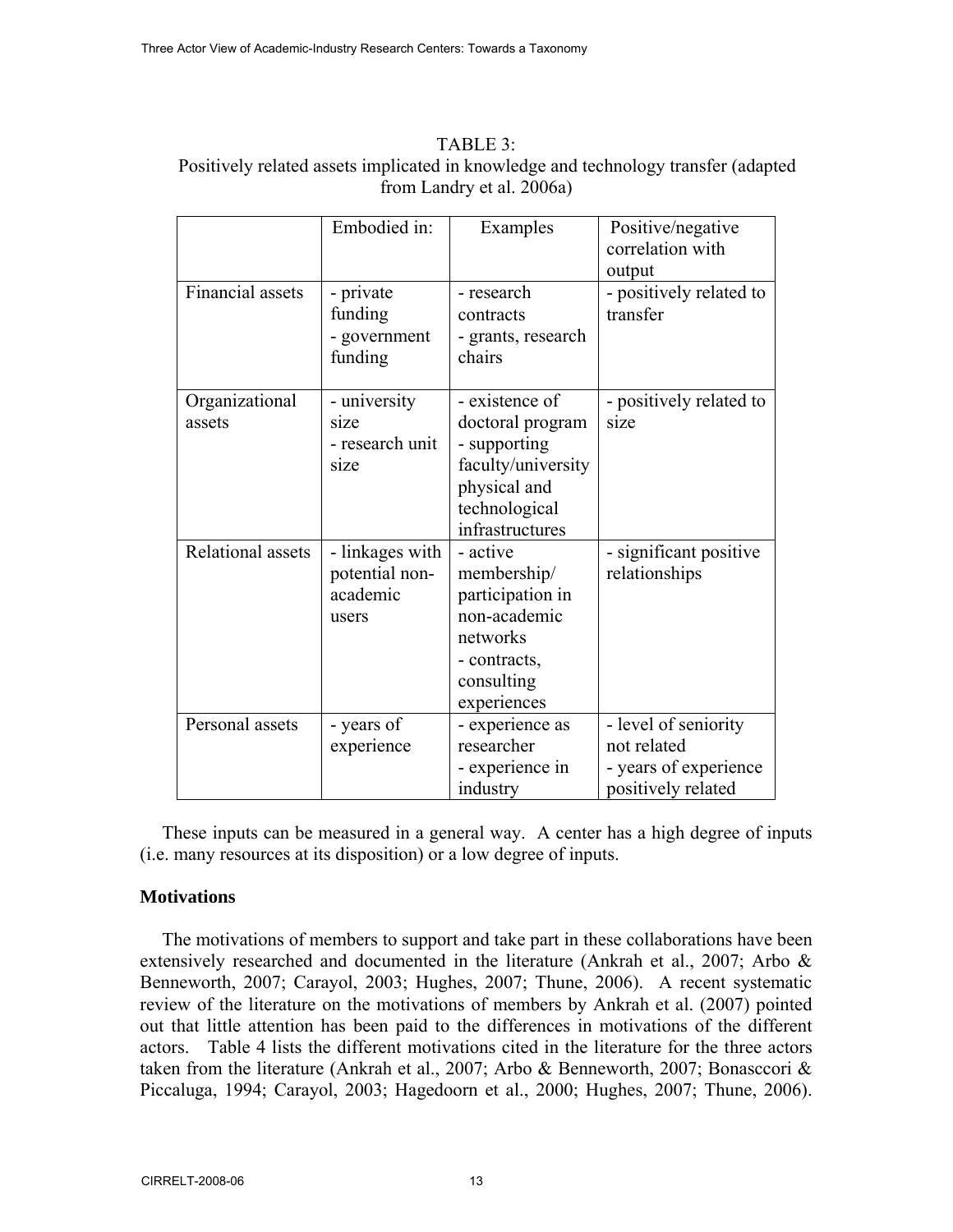While in general, motivations can be either specific or general, there are many differences amongst the different objectives for the different actors. An analysis of any research center would need to "match" the different motivations to ensure there was a fit. A mismatch of motivations among the three members would surely lead to disappointment and conflict and in this way hinder all other aspects of the collaboration.

|            | Specific                   | General                            |  |
|------------|----------------------------|------------------------------------|--|
| Academia   | - Additional funding       | - Access to additional resources   |  |
|            | - Patents                  | - Gain insight into own research   |  |
|            | - Licensing agreements     | - Test research with real problems |  |
|            | - Spin-off creation        | - Increase strategic institutional |  |
|            | - Respond to government    | power                              |  |
|            | policies-initiatives       | - Provide feedback to government   |  |
|            | - Employment               | and contribute to policy           |  |
|            | opportunities for          | - Future business opportunities    |  |
|            | graduate students          | - Improve curricula developments   |  |
|            | - Publication of papers    | - Ensure research is cutting edge  |  |
|            | - Access relevant          | - Service to industry/community    |  |
|            | research problems          | - Access to research networks      |  |
| Industry   | - Recruit highly qualified | - Gain access to scientific        |  |
|            | personnel                  | frontiers                          |  |
|            | - Get training and support | - Knowledge exchange between       |  |
|            | for in-house skills        | university and firm                |  |
|            | - Solving specific         | -Benefit from serendipitous        |  |
|            | problems                   | events                             |  |
|            | - Access university        | - Risk sharing                     |  |
|            | facilities (for SME)       | - Cost savings                     |  |
|            | - Respond to government    | - Improve corporate image          |  |
|            | policies-initiatives       | - Broaden scope of activities      |  |
|            | - Access R&D funding       | - Create new investment            |  |
|            | - Commercialize            | opportunities                      |  |
|            | university-based           | - Increase absorptive capacity     |  |
|            | technologies               | - Access to research networks      |  |
|            |                            |                                    |  |
| Government | - Increase employment      | - Correct market failures in R&D   |  |
|            | - Increase absorptive      | investment                         |  |
|            | capacity of firms          | - Speed up technological           |  |
|            | - Create a                 | innovation                         |  |
|            | regional/national          | - Create research networks         |  |
|            | innovation system          | - Increase information exchange    |  |
|            | - Increase productivity of | among firms and universities       |  |
|            | firms                      | - Economic, social and cultural    |  |
|            | - Increase wealth creation | development and performance        |  |

| TABLE 4: Motivations (Value perceived) |  |  |
|----------------------------------------|--|--|
|----------------------------------------|--|--|

 $\Gamma$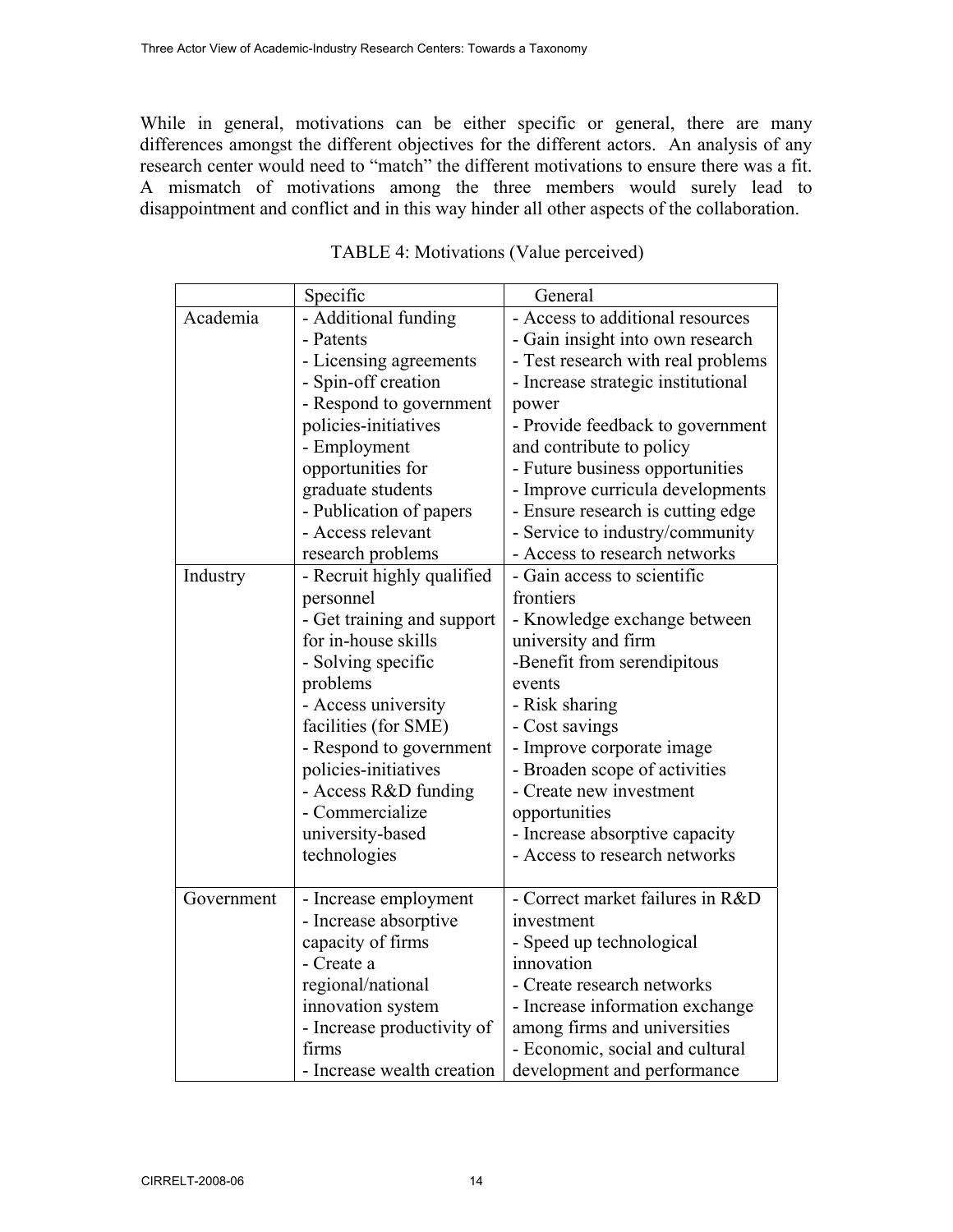These motivations represent some of the diverse values that members perceive in creating and participating in these collaborations. The outputs of these groups represent the value created and are further detailed in the next subsection.

#### **Outputs**

Thune (2006) writes that there are three general purposes to university-industry collaborations. That is: generation of new knowledge, transfer of knowledge, and absorption of knowledge. The outputs of these research centers represent the new knowledge that has been created for members. This new knowledge can then be transferred to each member, but will have to be "translated" in the appropriate language and format for the target audience (Landry et al., 2006b). As the motivations of members to participate represent the perception of value, these outputs represent the value created by these research centers. Value is captured when the knowledge is absorbed or used by members or the region at large. These values are both tangible and intangible in nature and are achieved through both the formal and informal outputs of these centers.

Formal outputs have traditionally been used to measure outputs by universities and academic-industry research groups (Coccia, 2006; Landry et al., 2006a). In fact, university transfer literature concentrates on the set-up of technology transfer offices (TTO), (200 in the United States in 2006), patent applications and spin-offs and spinouts, (1,252 patent applications and 64 spin-off companies in Canada in 2003), and intellectual property right management (\$55.5 million to Canadian universities in 2003) (Landry et al., 2006a; Phan & Siegel, 2006).

However, these formal and explicit transfer activities are only a small part of the total transfer effectuated by researchers and research groups and only represent part of the value that is created by increased collaboration between university-based researchers and industry. Informal and tacit transfer activities are also a large part of the value, often intangible, that is created by these centers.

Academic-industry research groups are increasingly important tools that universities and researchers can use to transfer research results. Table 5 provides details some formal and informal transfer activities that these groups can use and the target of the transfer. These which have been documented in the literature (Beaudry et al., 2006; Coccia, 2006; Landry et al., 2006a; Phan & Siegel, 2006; Van Horne et al., 2005).

| Target of<br>transfer | Formal / Explicit                                                                                                                           | Informal / Tacit                                                                                                                      |
|-----------------------|---------------------------------------------------------------------------------------------------------------------------------------------|---------------------------------------------------------------------------------------------------------------------------------------|
| Academia              | - Peer reviewed journal<br>articles<br>- Peer reviewed<br>conference articles<br>- Patent applications<br>- Patents<br>- Research contracts | - Academic conferences<br>- Working group membership<br>- Social networking activities<br>- Joint research projects<br>- Science fair |

TABLE 5: Outputs (Value created)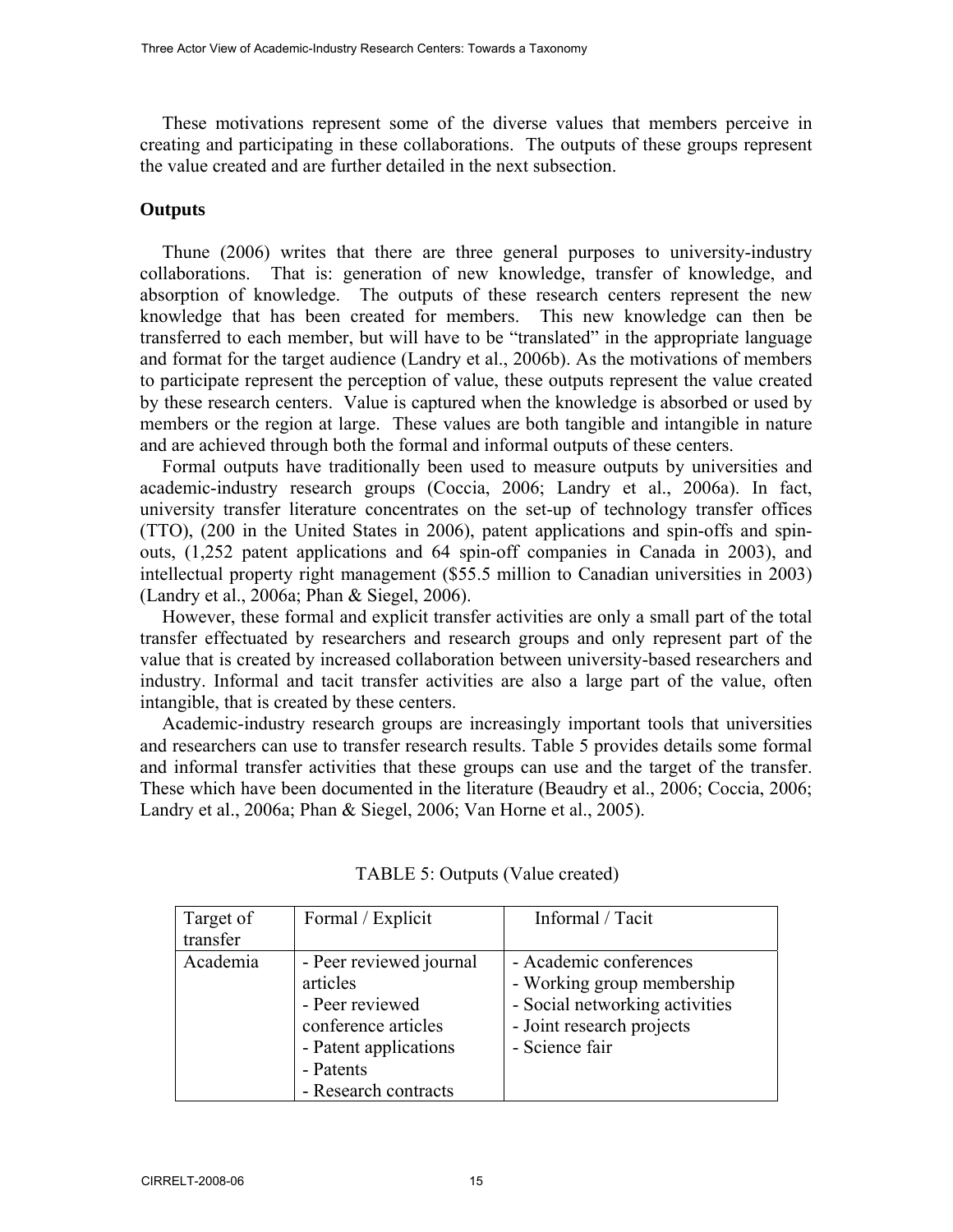|            | - Production of academic |                            |
|------------|--------------------------|----------------------------|
|            | books                    |                            |
|            | - Spin-off or start-up   |                            |
| Industry   | - Patent applications    | - Student interns          |
|            | - Patents                | - New business models      |
|            | - Production of          | - Presentations            |
|            | instruction manuals      | - Consultation             |
|            | - Spin-off or start-up   | - New graduate hires       |
|            | - New products/processes | - Science fair             |
|            | - Newsletters            | - Training courses         |
| Government | - Production of manuals  | - Working group membership |
|            | - Newsletters            | - Policy advise            |
|            | - New regulations        | - Job creation             |
|            |                          | - Public presentations     |

This list is not complete. Moreover, innovative transfer activities or tools should be taken into consideration. For example, websites (as information sources and knowledge repositories), intranets, online forums, online courses (e-learning); learning games, (e-) newsletters, science fairs, etc., need to be considered as transfer or "output" activities and therefore need to be included in the taxonomy.

# **Types of centers**

These three main characteristics: motivation, structure and outputs are measured on continuums. While there will be differences in the exact motivations of the different members, the overall "score" will take into consideration the motivations of each. Outputs will also be different for each member and the overall "score" for this factor will take into consideration the outputs "received" by each. The authors suggest that to have a proper "fit" these measures would all be in similar positions for each member. In this way there are three types of university-industry research centers that result from this theoretical taxonomy.

Type 1. "Boundary pushers" are university-industry research centers that generally have a more fixed structure, emphasis theoretical research and have formal transfer processes in place. The motivations are more general in nature, that is, there are few specific problems to be solved. The center uses mainly formal outputs to disseminate the value it creates for its members.

Type 2. "Expertise builders" are university-industry research centers whose measures tend toward the middle of the continuums. These centers perform both theoretical and applied research, their transfer processes are fixed, yet much effort is made to develop new transfer tools and methods to better reach the target markets. There are both specific and general motivations and outputs are both formal and informal.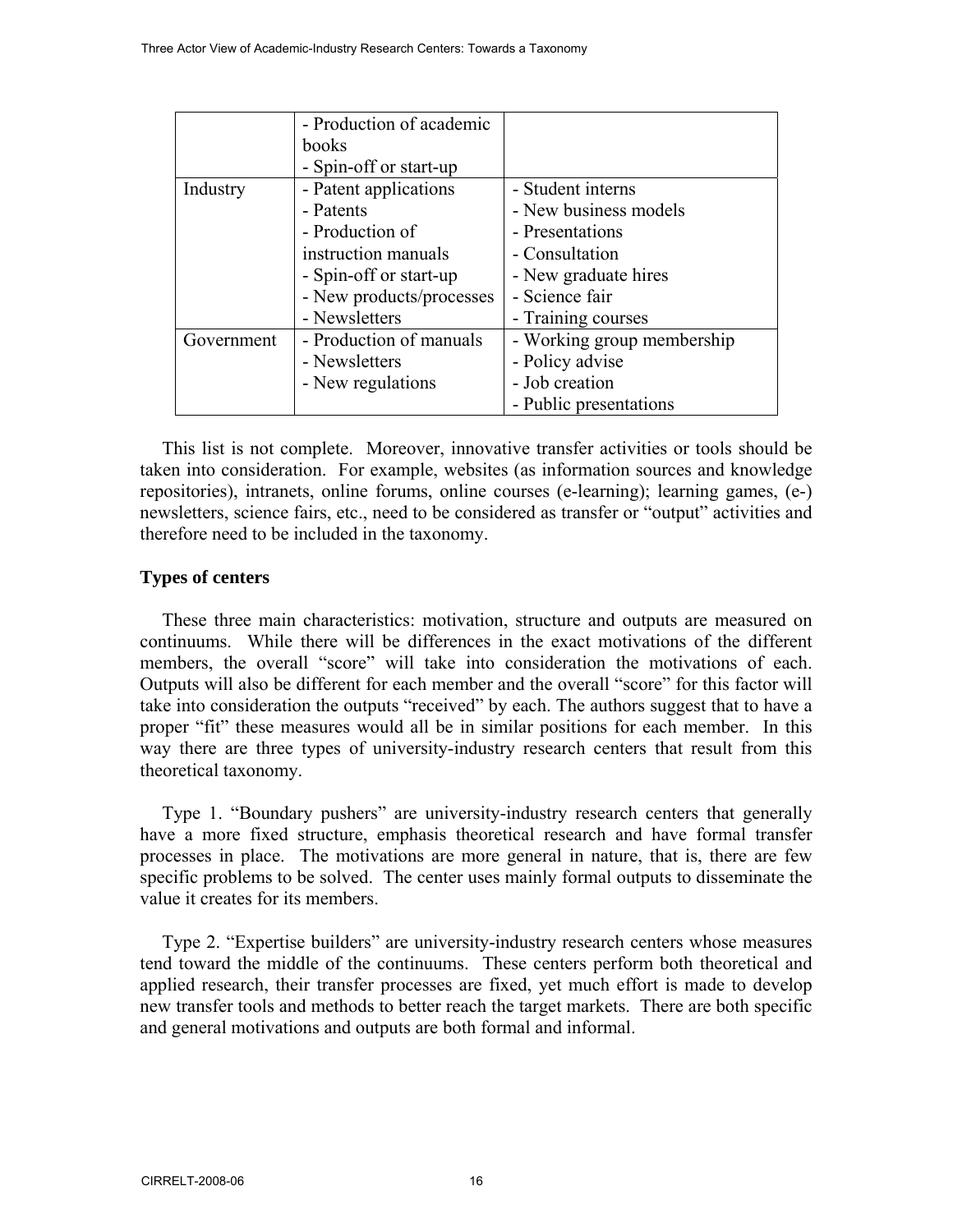Type 3. "Problem solvers" are university-industry research centers that generally have more of a flexible structure, emphasis applied research and while there are transfer processes in place they are less structured. Motivations are more specific in nature and the centers can be considered as "problem solvers" for industries or regions in need. The center produces more informal outputs to meet the expectations of its members.

# **PROPOSITIONS**

In the literature, the least developed of the characteristics used above is how to measure and assess the transfer processes and the outputs of these centers. Increased attention to this will need to be made to further develop the taxonomy. While formal and more traditional outputs can be measured (i.e. number of scientific articles, h-index, number of citations, cumulated impact factors, etc.), less formal and indirect outputs could be just as, if not more valuable, for the actors involved. This hinders measuring the real value created for the different members and stakeholders of the research center. The following propositions are intended to identify gaps in the current literature in this field and to guide future research.

Proposition 1(a) *The type of research group influences the transferability of outputs.* 

Proposition 1(b)

*The transferability of outputs increases with the active participation of all actors implicated in the innovation process.* 

Proposition 1(c)

*A high degree of motivation of the involved actors positively influences transfer processes.* 

Proposition 2(a) *The value of any particular output will be different for each actor and institution.* 

Proposition 2(b)

*The value created by outputs is both tangible and intangible in nature, and both need to be captured to fully measure the benefits of the output from each actor's point-of-view.* 

Proposition 3(a)

*In the new university-industry-government environment, the needs of all actors and institutions require new transfer processes and outputs of research results.* 

Proposition 3(b)

*The innovative and multidisciplinary nature of the knowledge and technology developed in these centers often requires innovations in regards to outputs and transfer processes used.*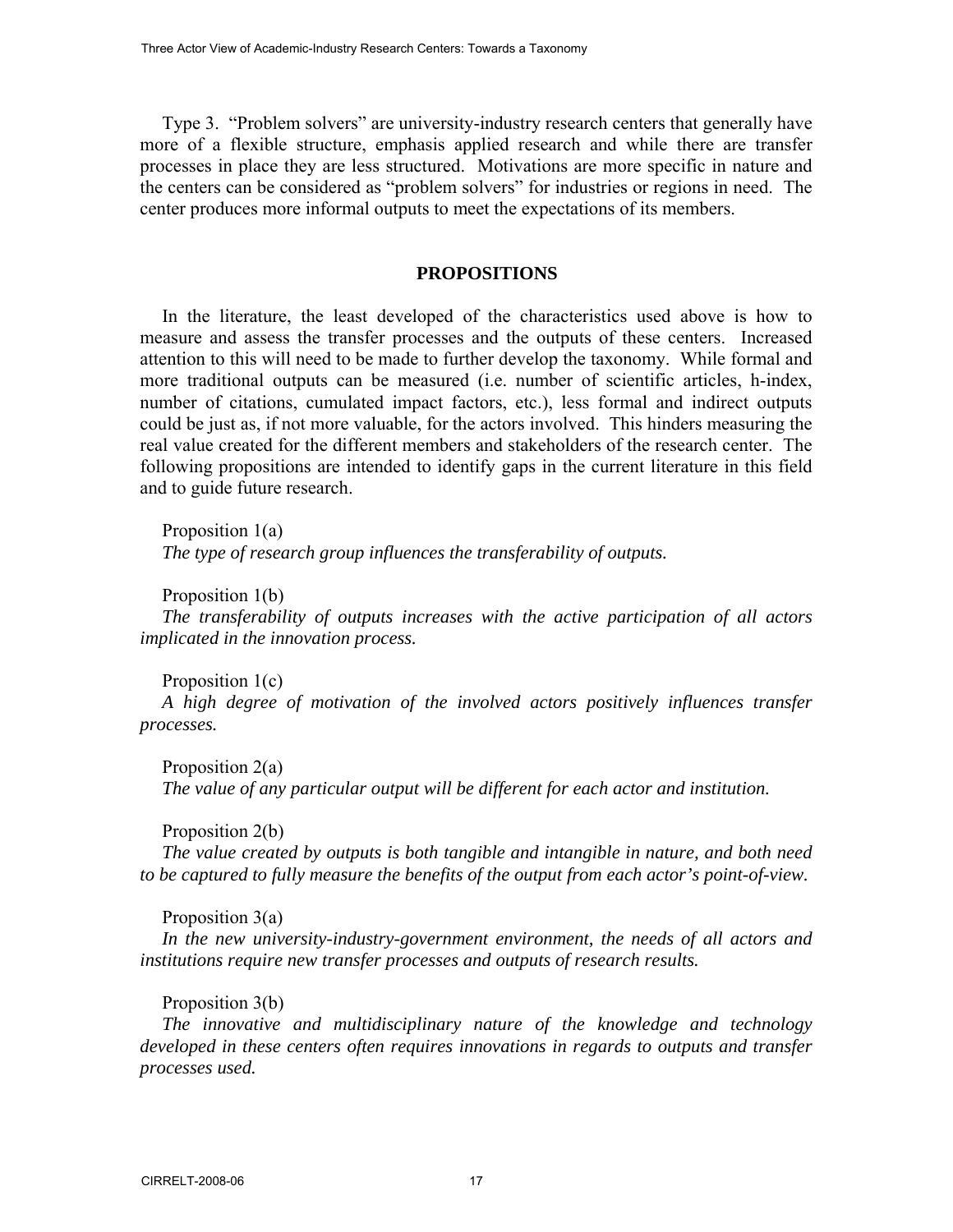Proposition 3(c) *Measures will need to be flexible to be capable of measuring "tailor made" and innovative transfer processes and outputs.* 

#### **CONCLUSION AND FUTURE WORK**

A theoretical taxonomy is only a first, but valuable, step towards building an empirical taxonomy based on observations and documentary data collection. The taxonomy proposed in this paper is based on three aspects that reflect the three defining characteristics of these entities. The three types of centers each have different reasons for existence. Boundary pushers are expected to advance science and produce leading edge research. Problem solvers are expected to solve pressing problems and address lacunas in regional or industrial development through applied research and many informal outputs. Expertise builders are expected to do both, advance science and contribute to regional, industry and business development.

 This proposed taxonomy can be used as a tool for improved theory building by providing a framework for hypotheses and models for researchers to examine, test and build on. It can additionally provide insight to members of these groups and policy makers to examine and improve their effectiveness.

Future work to further develop this taxonomy and to build theory will be to develop comparative case studies to explore the phenomena in greater detail. The rich data from these studies will be used to on the one hand, to test the robustness of the taxonomy and on the other, to modify the theoretical taxonomy based on the terrain. Once this has been done, a survey of research centers based on the taxonomy is envisioned that will further test the validity of the taxonomy and from which group types will emerge.

#### **REFERENCES**

- Adams, J., Chiang, E., & Starkey, K. 2000. *Industry-University Cooperative Research Centers*. Working Paper 7843, National Bureau of Economic Research, www.nber.org/papers/w7843
- Ankrah, S.N., Burgess, T.F. & Shaw, N. 2007. *Do Partners in University-Industry Technology/Knowledge transfer Relationships Understand Each Other's Motivations?* Working paper no. 1743-6796, Leeds University Business School, Leeds, UK.
- Arbo, P., & Benneworth, P. 2007. *Understanding the Regional Contribution of Higher Educaton Institutions: A Literature Review*. Organisation for Economic Co-operation and Development, EDU/WKP(2007)4.
- Balthasar, A., Battig, C., & Wilhelm, B. 2000. Developers: key actors of the innovation process. Types of developers and their contacts to institutions involved in research and development, continuing education and training and the transfer of technology, *Technovation*, 20(10): 523-538.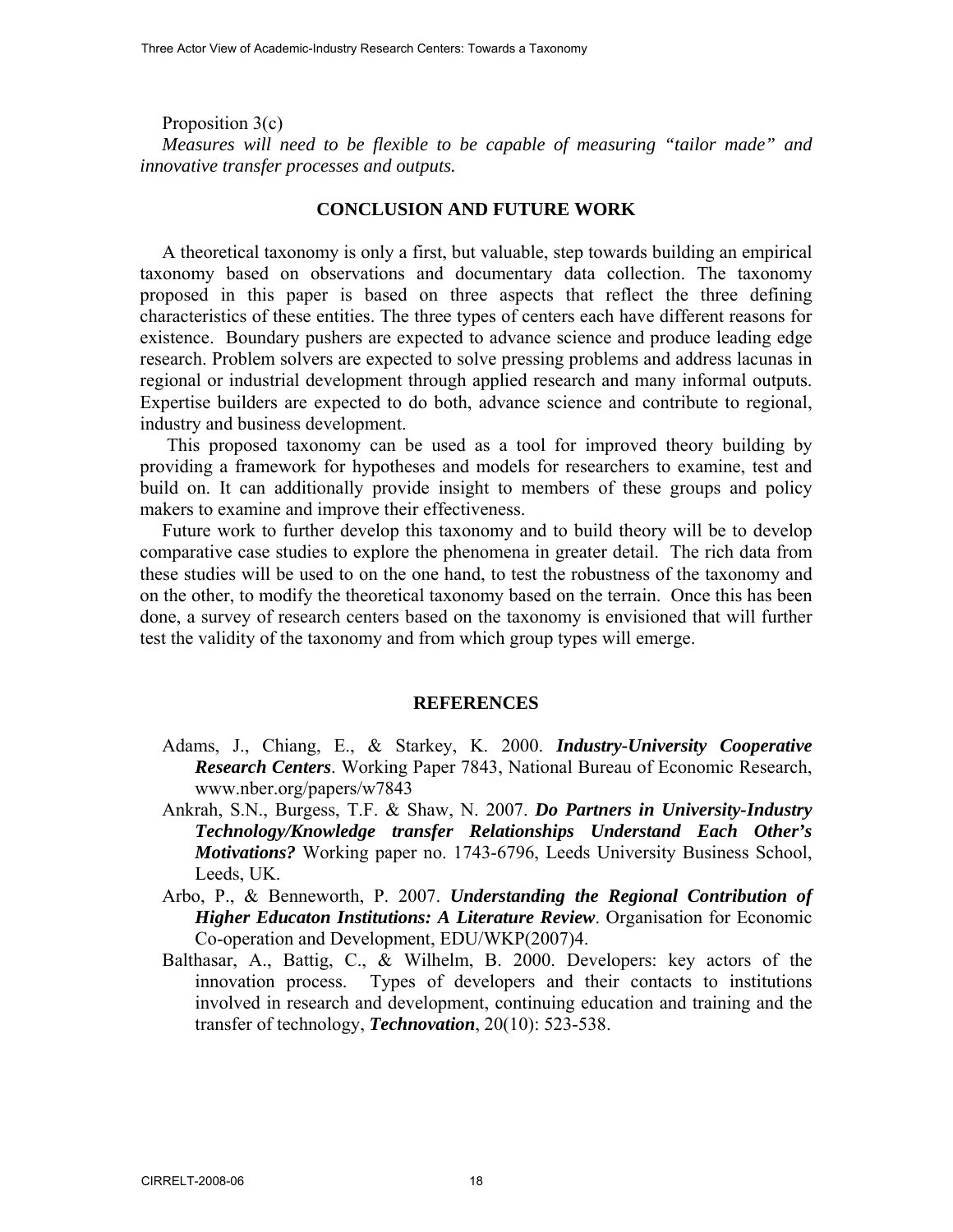- Beaudry, D., Régnier, L., & Gagné, S. 2006. *Chaînes de valorisation de résultat de la recherche universitaire recelant un potentiel d'utilisation par une entreprise ou par un autre milieu*, Working paper, Conseil de la science et de la technologie, Québec.
- Bonaccorsi, A., & Piccaluga, A. 1994. A theoretical framework for the evaluation of university-industry relationships. *R&D Management*, 24(3): 229-247.
- Carayol, N. 2003. Objectives, agreements and matching in science-industry collaborations: reassembling the pieces of the puzzle. *Research Policy*, 32:887- 908.
- Carper, W., and Snizek, W. 1980. The Nature and Types of Organizational Taxonomies: An Overview. *The Academy of Management Review*, 5(1): 65-75.
- Chompalov, I., Genuth, J., & Shrum, W. 2002. The organisation of scientific collaborations. *Research Policy*, 31(5): 749-767.
- Coccia, M. 2006. Analysis and classification of public research institutions, *World Review of Science, Technology and Sustainable Development*, 3(1): 1-16.
- Crow, M.M., & Bozeman, B.L. 1987. A new typology for R&D laboratories: implications for policy analysts. *Journal of Policy Analysis and Management*, 6(3): 328-341.
- D'Este, P. & Patel, P. 2007. University-industry linkages in the UK: What are the factors underlying the variety of interactions with industry? *Research Policy*, in press.
- Decter, M., Bennet, D., & Leseure, M. 2007. University to business technology transfer – UK and USA comparisons. *Technovation*, 27: 145-155.
- Doty, D. & Glick, W. 1994. Typologies are a unique form of theory building: Toward improved understanding and modeling. *Academy of Management Review*, 19: 230-250.
- Etzkowitz, H. 2003a. Innovation in innovation: the Triple Helix of university industry-government relations. *Studies of Science*, 42(3): 293-337.
- Etzkowitz, H. 2003b. Research groups as 'quasi-firms': the invention of the entrepreneurial university. *Research Policy*, 32: 109-121.
- Etzkowitz, H. & Leydesdorff, L. 2000. The dynamics of innovation: from national systems and 'Mode 2' to a triple helix of university-industry-government relations. *Research Policy*, 29(2): 109-123.
- Gibbons, M. 1999. Science's new social contract with society. *Nature*, 402: C81-C84.
- Hagedoorn, J., Link, A., & Vonortas, N. 2000. Research Partnerships. *Research Policy*, 29: 567-586.
- Hughes, A. 2007. *Innovation policy as cargo cult: myth and reality in knowledge-led productivity growth*. Working paper no. 348, Centre for Business Research, University of Cambridge, Cambridge, UK.
- Inkpen, A. C., & Tsang, E. 2005. Social capital, networks and knowledge transfer. *Academy of Management Review*, 30(1): 146-166.
- Landry, R., Amara, N. & Ouimet, M. 2006a. Determinants of Knowledge Transfer: Evidence from Canadian University Researchers in Natural Sciences and Engineering. *Journal of Technology Transfer*, Forthcoming.